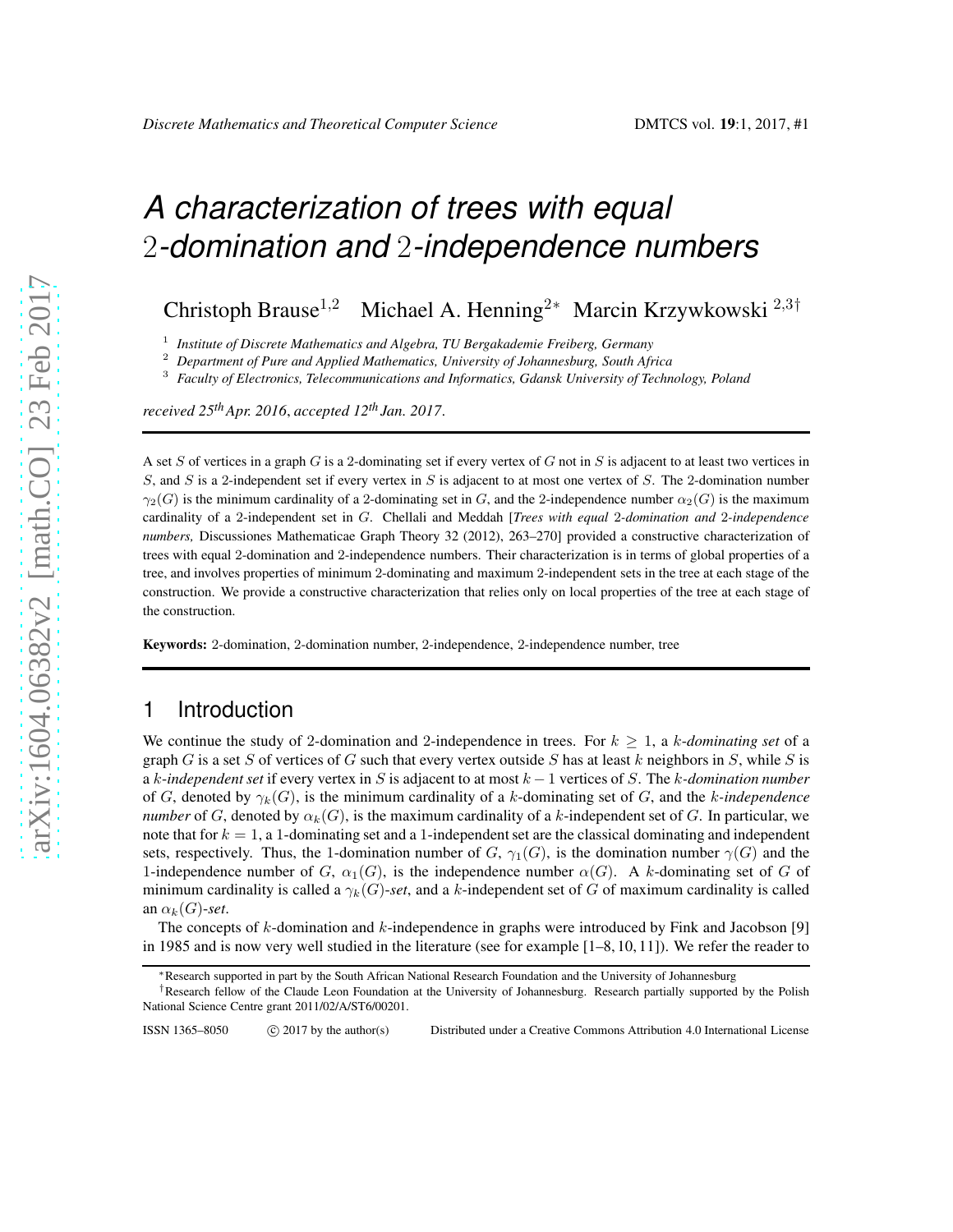the two books on domination by Haynes, Hedetniemi, and Slater [12, 13], as well as to the excellent survey on  $k$ -domination and  $k$ -independence in graphs by Chellali, Favaron, Hansberg, and Volkmann [2].

Fink and Jacobson [9] proved that  $\gamma_2(G) \leq \alpha_2(G)$  for every graph G. Recently, Chellali and Meddah [3] gave a constructive characterization of trees T satisfying  $\gamma_2(T) = \alpha_2(T)$ . Their characterization is in terms of global properties of a tree, and involves properties of minimum 2-dominating and maximum 2 independent sets in the tree at each stage of the construction. We provide a constructive characterization that relies only on local properties of the tree at each stage of the construction.

#### *1.1 Notation*

For notation and graph theory terminology not defined herein, we refer the reader to [14]. Let  $G$  be a graph with vertex set  $V(G)$  of order  $n(G) = |V(G)|$  and edge set  $E(G)$  of size  $m(G) = |E(G)|$ . A path on n vertices is denoted by  $P_n$ . For two vertices u and v in a connected graph G, the *distance*  $d_G(u, v)$  between u and v is the length of a shortest  $(u, v)$ -path in G. The maximum distance among all pairs of vertices of G is called the *diameter* of G, which is denoted by  $\text{diam}(G)$ . A path of length  $\text{diam}(G)$  between two vertices at maximum distance apart in G is a *diametrical path* of G. A vertex of degree one is called a *leaf* and its neighbor a *support vertex*. We denote the set of leaves of a tree T by  $L(T)$ . A *star* is a tree  $K_{1,k}$  for some  $k \geq 1$ , while for  $r, s \geq 1$ , a *double star*  $S_{r,s}$  is a tree with exactly two vertices that are not leaves, one of which is adjacent to  $r$  leaves and the other to  $s$  leaves.

The *open neighborhood* of a vertex  $v \in V(G)$  is the set  $N_G(v) = \{u \in V(G): uv \in E(G)\}\)$ , and the *closed neighborhood of* v is  $N_G[v] = N_G(v) \cup \{v\}$ . The degree of v is  $d_G(v) = |N_G(v)|$ . The *open neighborhood* of a set of vertices  $S\subseteq V(G)$  is the set  $N_G(S)=\bigcup_{v\in S}N_G(v),$  and the *closed neighborhood* of S is  $N_G[S] = N_G(S) \cup S$ .

For a set  $S \subseteq V(G)$ , we let  $G[S]$  denote the subgraph induced by S. The graph obtained from G by removing the vertices of S along with all edges incident to vertices in S is denoted by  $G - S$ . If  $S = \{v\}$ , then we simply denote  $G - S$  by  $G - v$ . We define the *boundary* of S, denoted by  $\partial(S)$ , to be the set of vertices of S that have a neighbor in  $V(G) \setminus S$ .

A *rooted tree* T distinguishes one vertex r called the *root*. For each vertex  $v \neq r$  of T, the *parent* of v is the neighbor of v on the unique  $(r, v)$ -path, while a *child* of v is any other neighbor of v. The set of all children of v we denote by  $C(v)$ . A *descendant* of v is a vertex  $u \neq v$  such that the unique  $(r, u)$ -path contains v. Thus every child of v is a descendant of v. We let  $D(v)$  denote the set of all descendants of v, and we define  $D[v] = D(v) \cup \{v\}$ . The *maximal subtree* at v is the subtree of T induced by  $D[v]$ , and it is denoted by  $T_v^r$ . If the root r is clear from the context, then we simply denote the maximal subtree at v by  $T_v$ .

#### *1.2 Known Results*

Fink and Jacobson [9] proved that  $\gamma_2(G) \leq \alpha_2(G)$  for every graph G, and conjectured that for every graph G and integer  $k \geq 1$  we have  $\gamma_k(G) \leq \alpha_k(G)$ . Their conjecture was proven by Favaron [6] by the following stronger result.

**Theorem 1** ([6]). For every graph G and integer  $k \geq 1$ , the graph G contains a set that is both k-dominating *and* k-independent, and therefore  $\gamma_k(G) \leq \alpha_k(G)$ .

A graph G that satisfies  $\gamma_k(G) = \alpha_k(G)$  we call a  $(\gamma_k, \alpha_k)$ -graph. Recently, Chellali and Meddah [3] gave a constructive characterization of  $(\gamma_2, \alpha_2)$ -trees. For this purpose, they defined a family  $\mathcal O$  of trees  $T = T_i$  that can be obtained as follows. Let  $\mathcal O$  be the family of trees that T that can be obtained from a sequence  $T_1, T_2, \ldots, T_k$   $(k \ge 1)$  of trees, where  $T_1$  is a star  $K_{1,p}$   $(p \ge 1)$ ,  $T = T_k$ , and, if  $k \ge 2$ , then  $T_{i+1}$ is obtained recursively from  $T_i$  by one of the following operations: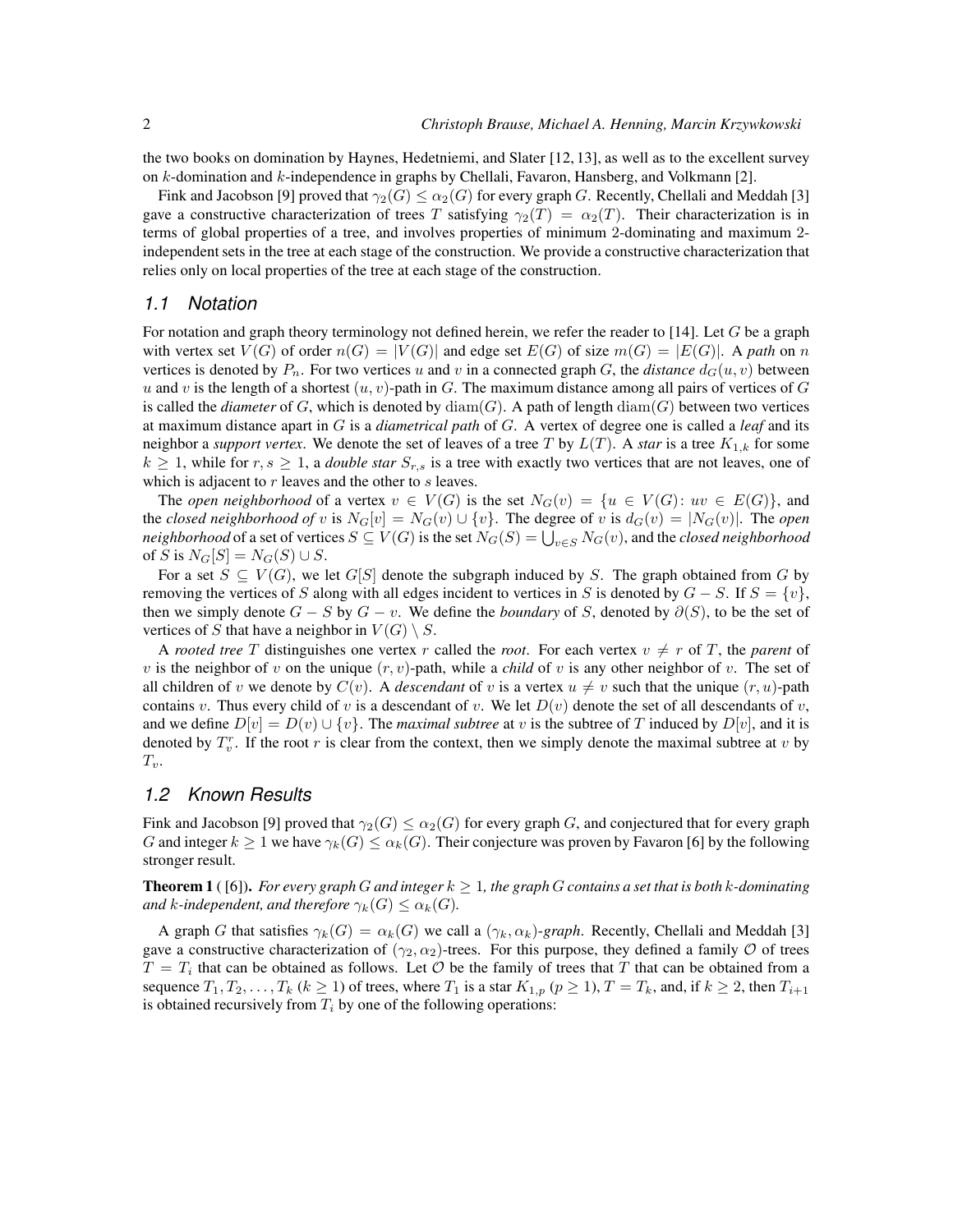- Operation  $\mathcal{R}_1$ : Add a star  $K_{1,p}$ ,  $p \geq 2$ , centered at a vertex u and join u by an edge to a vertex of  $T_i$ .
- Operation  $\mathcal{R}_2$ : Add a double star  $S_{1,p}$  with support vertices u and v, where  $|L_v| = p$  and join v by an edge to a vertex w of  $T_i$  with the condition that if  $\gamma_2(T_i - w) = \gamma_2(T_i) - 1$ , then no neighbor of w in  $T_i$  belongs to a  $\gamma_2(T_i - w)$ -set.
- Operation  $\mathcal{R}_3$ : Add a path  $P_2 = u'u$  and join u by an edge to a leaf v of  $T_i$  that belongs to every  $\alpha_2(T_i)$ -set and satisfies in addition  $\alpha_2(T_i - v) + 1 = \alpha_2(T_i)$ .
- Operation  $\mathcal{R}_4$ : Add a path  $P_3 = u'uv$  and join v by an edge to a vertex w that belongs to a  $\gamma_2(T_i)$ -set and satisfies further  $\gamma_2(T_i - w) \leq \gamma_2(T_i)$ , with the condition that if  $\gamma_2(T_i - w) = \gamma_2(T_i) - 1$ , then no neighbor of w in  $T_i$  belongs to a  $\gamma_2(T_i - w)$ -set.

We are now in a position to state the result due to Chellali and Meddah [3].

**Theorem 2** ( [3]). *A tree T is a* ( $\gamma_2$ ,  $\alpha_2$ )-tree *if and only if*  $T \cong K_1$  *or*  $T \in \mathcal{O}$ .

### 2 Main Result

The Chellali and Meddah [3] characterization of  $(\gamma_2, \alpha_2)$ -trees presented in Theorem 2 is a pleasing and important result. However, the characterization is not fully satisfactory in the sense that it is dependant on global properties of the tree at each stage of the construction. For example, in Operation  $\mathcal{R}_2$  one needs to check that the tree  $T_i$  and the vertex w satisfy the condition that if  $\gamma_2(T_i - w) = \gamma_2(T_i) - 1$ , then no neighbor of w in  $T_i$  belongs to a  $\gamma_2(T_i - w)$ -set. Operations  $\mathcal{R}_3$  and  $\mathcal{R}_4$  also require to check global properties involving minimum 2-dominating and maximum 2-independent sets in the tree. Motivated by the Chellali-Meddah construction of  $(\gamma_2, \alpha_2)$ -trees, our aim is to obtain a constructive characterization that relies only on local properties of the tree at each stage of the construction. We describe such a family  $\tau$  of  $(\gamma_2, \alpha_2)$ -trees in Section 3. Our main result is the following constructive characterization of  $(\gamma_2, \alpha_2)$ -trees. A proof of Theorem 3 is presented in Section 4.

**Theorem 3.** *A tree is*  $T a(\gamma_2, \alpha_2)$ -tree if and only if  $T \in \mathcal{T}$ .

## 3 The Family  $T$

In this section, we define a family T of  $(\gamma_2, \alpha_2)$ -trees. For this purpose, we first define two sets of trees  $A = \{T_1, \ldots, T_{15}\}\$ and  $B = \{B_1, \ldots, B_{10}\}\$ shown in Figure 1 and Figure 2, respectively. We call each tree that belongs to  $A \cup B$  a *special tree*.

For each special tree, we 2-color the vertices with the colors white and black as illustrated in Figures 1 and 2 to indicate the roles they play in the tree. We note that exactly one vertex in each special tree is white. Given a special tree T, we denote the set of black vertices by  $V_B(T)$ . We also specify certain vertices of each special tree T, which we name  $v(T)$ ,  $v_1(T)$ ,  $v_2(T)$  and  $w(T)$ . If a special tree T is clear from context, then we simply refer to these specified vertices as  $v, v_1, v_2$ , and w. We remark that some special trees occur more than once in Figures 1 and 2. However, for simplicity in the proofs that follow, we assign different names to these special trees.

Let  $T_{\text{pdi}} \in A \cup B$  be a special tree and let T be a tree. If T contains a subset U of vertices such that  $T[U] \cong T_{\text{pdi}}$  and the degree of every black vertex in  $V_B(T_{\text{pdi}})$  equals its degree in T, then we say that the tree T contains Tpdi as a *prescribed-degree-induced subtree*, abbreviated *PDI-subtree*. In particular, we note that if  $T_{\text{pdi}}$  is a PDI-subtree of a tree T, then the degree sequence of the vertices of  $V_B(T_{\text{pdi}})$  in T equals the degree sequence of the vertices of  $V_B(T_{\text{pdi}})$  in  $T_{\text{pdi}}$ .

We are now in position to define our family  $\mathcal{T}$ .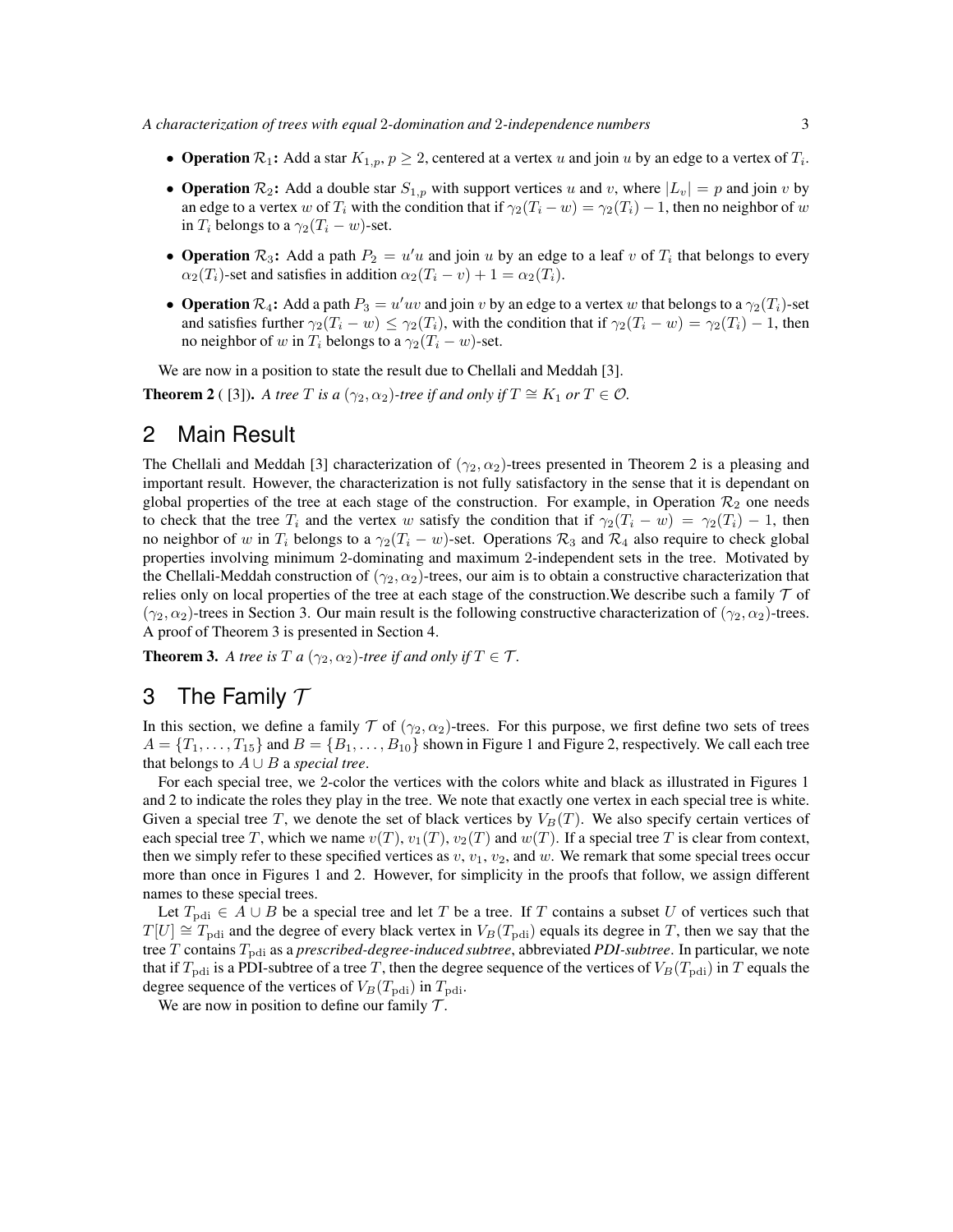

Fig. 1: The set  $A = \{T_1, \ldots, T_{15}\}\$  of special trees

**Definition 4.** Let  $T$  be the family of trees that:

- (i) *contains all trees of order at most* 4*,*
- (ii) *is closed under the four Operations*  $O_1$ ,  $O_2$ ,  $O_3$ , and  $O_4$  *that are listed below, which extend the tree*  $T'$  to a tree  $T$  by attaching a tree to the vertex  $v \in V(T')$ , called the attacher of  $T'$ , and
- (iii) *is closed under the Operations*  $\mathcal{O}_5$ , and  $\mathcal{O}_6$  *listed below, which extend the tree*  $T'$  *to a tree*  $T$  *by attaching trees to the vertices*  $v_1$  *and*  $v_2$  *of*  $T'$ *, called the attachers of*  $T'$ *.* 
	- *Operation*  $\mathcal{O}_1$ : Let  $T_{\text{pdi}} \in \{T_1, T_2, T_8\}$  be a PDI-subtree of T' and let  $v = v(T_{\text{pdi}})$ . Add a new vertex u *and the edge* vu*.*
	- *Operation*  $\mathcal{O}_2$ : Let  $T_{\text{pdi}} \in \{T_4, T_{11}, T_{12}, T_{13}, T_{15}\}$  be a PDI-subtree of  $T'$  and let  $v = v(T_{\text{pdi}})$ . Add *a* path  $u_1u_2$  to  $T'$  and the edge  $vu_1$ .
	- Operation  $\mathcal{O}_3$ : Let v be an arbitrary vertex of T'. Add a path  $u_1u_2u_3$  to T' and the edge  $vu_2$ .
	- *Operation*  $\mathcal{O}_4$ : Let  $T_{\text{pdi}} \in \{T_1, T_2, T_3, T_5, T_6, T_7, T_9, T_{10}\}$  be a PDI-subtree of T' and let  $v =$  $v(T_{\text{pdi}})$ . Add a path  $u_1 u_2 u_3$  to  $T'$  and the edge  $vu_1$ .
	- *Operation*  $\mathcal{O}_5$ : Let  $T_{\text{pdi}} \cong T_6$  be a PDI-subtree of T' and let  $v_1 = v_1(T_{\text{pdi}})$ ,  $v_2 = v_2(T_{\text{pdi}})$ . Add a  $\phi$ *path*  $u_1u_3$  to  $T'$  and the edge  $v_1u_1$ , and add a new vertex  $u_2$  and the edge  $v_2u_2$ .
	- *Operation*  $\mathcal{O}_6$ : Let  $T_{\text{pdi}} \cong T_{14}$  be a PDI-subtree of T' and let  $v_1 = v_1(T_{\text{pdi}})$ ,  $v_2 = v_2(T_{\text{pdi}})$ . Remove *the edge*  $v_1v_2$ *, and add a path*  $u_1u_2u_3$  *and the edges*  $v_1u_1$  *and*  $v_2u_2$ *.*

For  $i \in \{1, 2, 4, 5, 6\}$ , if T is obtained from T' by applying Operation  $\mathcal{O}_i$  to a PDI-subtree  $T_{\text{pdi}}$  of T', then we let  $X = V(T) \setminus V(T')$  and  $T_{\text{pdi}}^{\mathcal{O}_i} = T[V(T_{\text{pdi}}) \cup X]$ . Further, we color all vertices of X in  $T_{\text{pdi}}^{\mathcal{O}_i}$ black, while the colors of all vertices in the set  $V(T_{\text{pdi}})$  remain unchanged.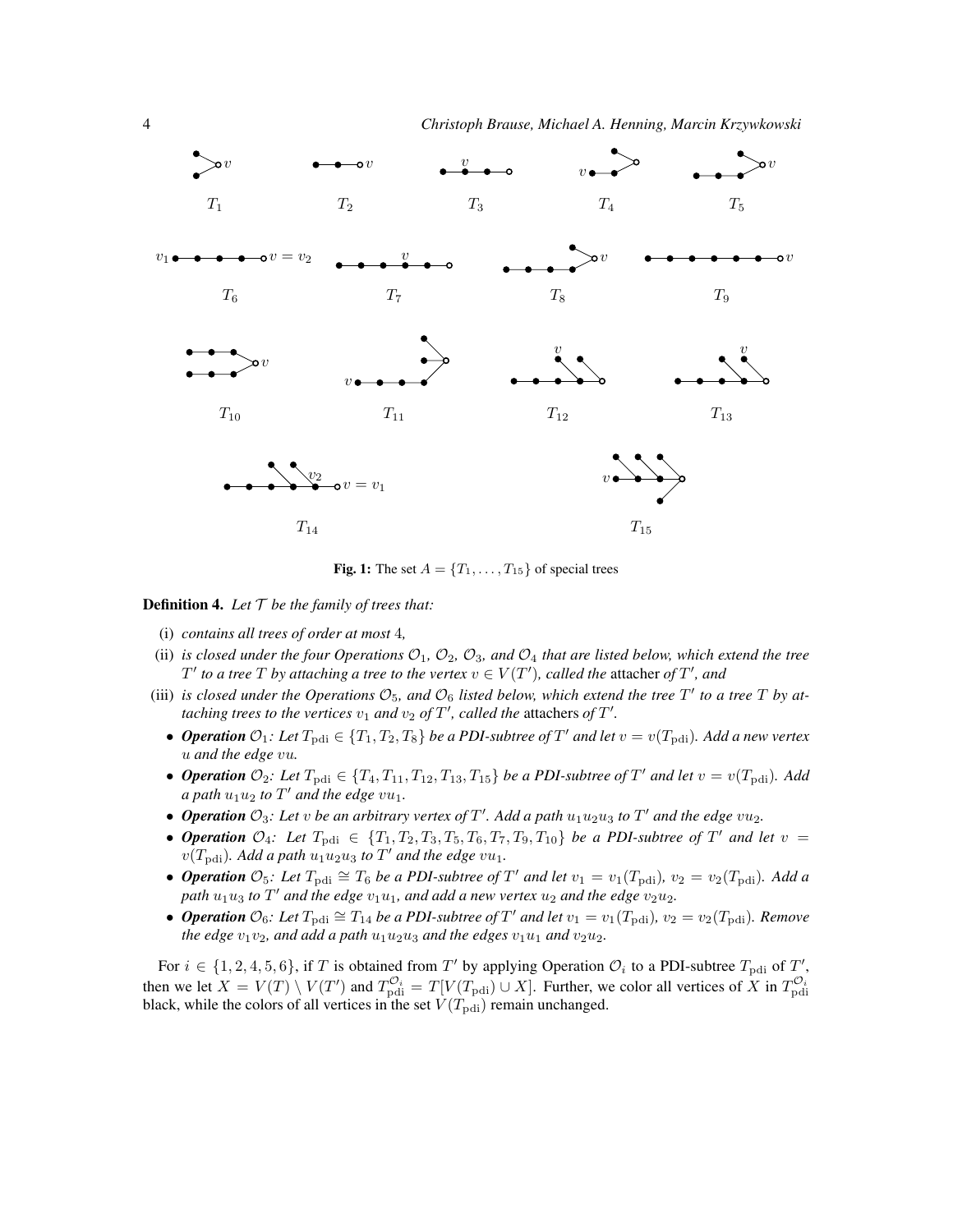

Fig. 2: The set  $B = \{B_1, \ldots, B_{10}\}$  of special trees

We shall need the following properties of special trees.

Observation 5. *If* T *is a special tree, then the vertices of* T *covered by a square in Figures 3 and 4 form a*  $\gamma_2(T)$ *-set, and the vertices covered by a diamond form an*  $\alpha_2(T)$ *-set.* 

The following observation follows readily from the facts that in a rooted tree one can construct a minimum 2-dominating set by "pushing" vertices in the direction of the root, in the sense that if we can replace a vertex in a 2-dominating set by its parent, then we do so; further, we can construct a maximum 2-independent set by "pushing" vertices away from the root as far as possible, in the sense that if we can replace a vertex in a 2-independent set by its children, then we do so.

**Observation 6.** Let T' be a tree that contains a PDI-subtree  $T_{\text{pdi}}$ , and let D' be a  $\gamma_2(T')$ -set and S' and  $\alpha_2(T')$ -set. Let  $D_{\text{pdi}} = D' \cap V(T_{\text{pdi}})$  and  $D_{\text{pdi}}^B = D' \cap V_B(T_{\text{pdi}})$ , and let  $S_{\text{pdi}} = S' \cap V(T_{\text{pdi}})$  and  $S_{\text{pdi}}^B = S' \cap V_B(T_{\text{pdi}})$ . Then the sets D' and S' can be chosen so that the following hold.

- (a) If  $T_{\text{pdi}} \in \{T_1, T_2, T_4, T_8, T_{11}, T_{15}, B_3, B_7\}$ , then the sets  $D_{\text{pdi}}$  and  $S_{\text{pdi}}$  consist of the square and *diamond vertices, respectively, of*  $T_{\text{pdi}}$  *illustrated in Figures 3 and 4.*
- (b) If  $T_{\text{pdi}} \in \{T_5, T_6, T_9, T_{14}, B_1\}$ , then the sets  $D_{\text{pdi}}$  and  $S_{\text{pdi}}^B$  consist of the square and diamond ver*tices, respectively, of*  $T_{\text{pdi}}$  *illustrated in Figures 3 and 4.*
- (c) If  $T_{\text{pdi}} \in \{T_{12}, T_{13}, B_8, B_9, B_{10}\}$ , then the sets  $D_{\text{pdi}}^B$  and  $S_{\text{pdi}}$  consist of the square and diamond *vertices, respectively, of*  $T_{\text{pdi}}$  *illustrated in Figures 3 and 4.*
- (d) If  $T_{\text{pdi}} \in \{T_{10}, B_2, B_4, B_5, B_6\}$ , then the sets  $D_{\text{pdi}}^B$  and  $S_{\text{pdi}}^B$  consist of the square and diamond *vertices, respectively, of*  $T_{\text{pdi}}$  *illustrated in Figures 3 and 4.*
- (e) *If*  $T_{\text{pdi}} \in \{T_3, T_4, T_7, T_{11}, T_{12}, T_{13}, T_{15}\}$  *and*  $v = v(T_{\text{pdi}})$ *, then*  $\alpha_2(T_{\text{pdi}} v) = \alpha_2(T_{\text{pdi}}) 1$ *.*

# 4 Proof of Theorem 3

In this section, we will prove our main result, namely Theorem 3. We first will present some preliminary results that we will need for our proof.

**Observation 7.** *Every leaf of a graph* G is in every  $\gamma_2(G)$ -set and there is an  $\alpha_2(G)$ -set containing all leafs *of* G*.*

We now prove that performing Operations  $\mathcal{O}_1, \mathcal{O}_2, \ldots, \mathcal{O}_6$  maintains the difference between the 2-domination and the 2-independence numbers.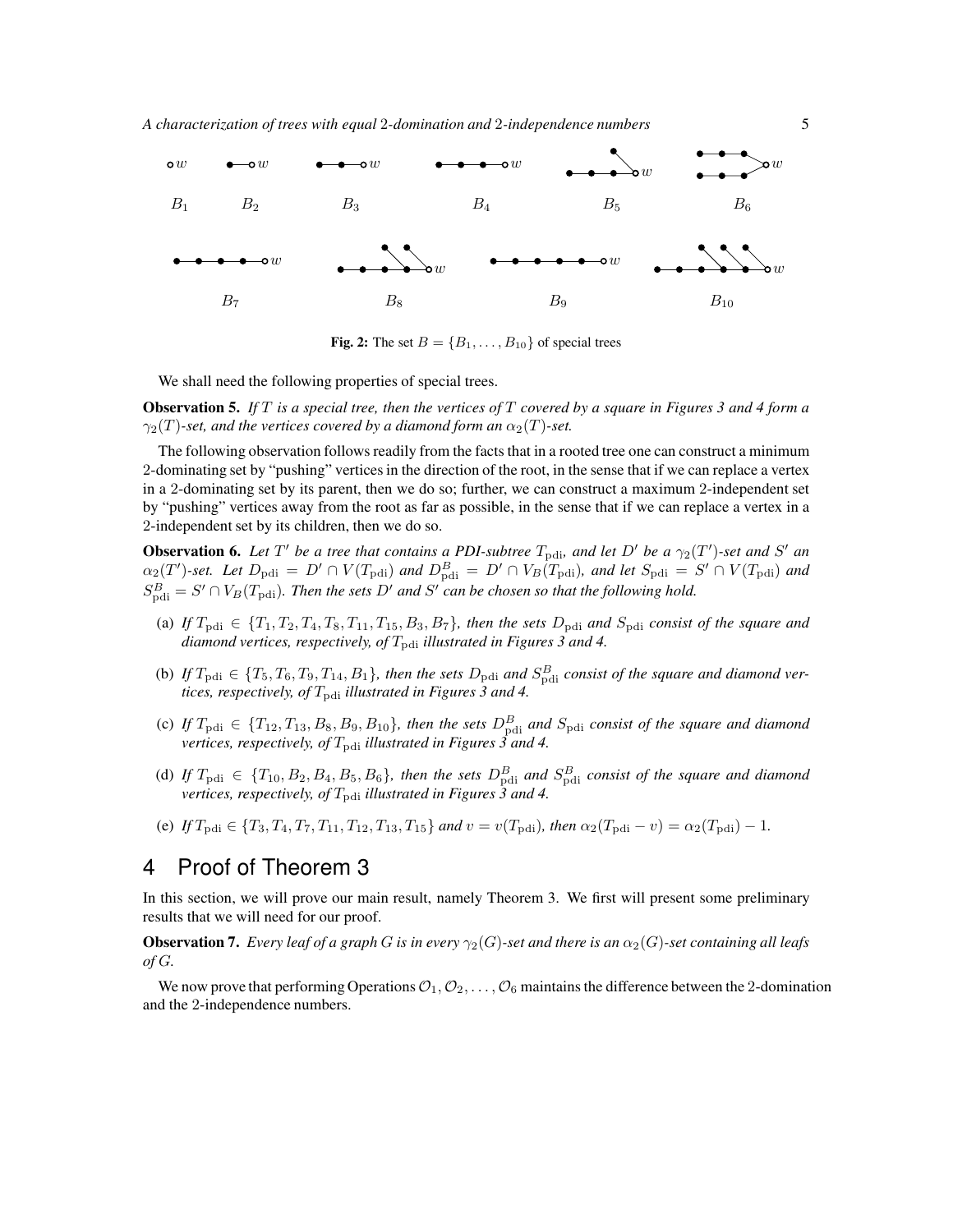

Fig. 3: The set  $A = \{T_1, \ldots, T_{15}\}\$  of special trees

**Lemma 8.** If T is obtained from an arbitrary tree T' by applying one of the Operations  $\mathcal{O}_i$  for some  $i \in [6]$ , *then*  $\alpha_2(T) - \gamma_2(T) = \alpha_2(T') - \gamma_2(T')$ *.* 

**Proof:** Let  $c = \alpha_2(T') - \gamma_2(T')$ . By Theorem 1, we have  $c \ge 0$ . We prove that  $\alpha_2(T) - \gamma_2(T) = c$ . Let D' be a  $\gamma_2(T')$ -set and let S' be an  $\alpha_2(T')$ -set. Let v be the attacher in T' if T is obtained from T' using Operation  $\mathcal{O}_1$ ,  $\mathcal{O}_2$ ,  $\mathcal{O}_3$ , or  $\mathcal{O}_4$ , and let  $v_1$  and  $v_2$  be the attachers in  $T'$  if  $T$  is obtained from  $T'$  using Operation  $\mathcal{O}_5$  or  $\mathcal{O}_6$ . If T is obtained from T' by Operation  $\mathcal{O}_1$ ,  $\mathcal{O}_2$ ,  $\mathcal{O}_4$ ,  $\mathcal{O}_5$ , or  $\mathcal{O}_6$ , then let  $T_{\text{pdi}}$  be the PDIsubtree of T' used to construct the tree T, where  $v = v(T_{\text{pdi}})$ ,  $v_1 = v_1(T_{\text{pdi}})$  and  $v_2 = v_2(T_{\text{pdi}})$ . Further, let  $D_{\rm pdi} = D' \cap V(T_{\rm pdi})$  and  $D_{\rm pdi}^B = D' \cap V_B(T_{\rm pdi})$ , and let  $S_{\rm pdi} = S' \cap V(T_{\rm pdi})$  and  $S_{\rm pdi}^B = S' \cap V_B(T_{\rm pdi})$ . By Observation 6, the sets  $D'$  and  $S'$  can be chosen so that properties (a)-(e) in the statement of the observation hold. Let D be a  $\gamma_2(T)$ -set and let S be an  $\alpha_2(T)$ -set. We consider six cases, depending on the operation applied to T' in order to obtain the tree T. In all cases, we show that  $\alpha_2(T) - \gamma_2(T) = c$ .

*Case 1. T is obtained from*  $T'$  *by Operation*  $\mathcal{O}_1$ *.* In this case,  $T_{\text{pdi}} \in \{T_1, T_2, T_8\}$ *.* Let *u* be the vertex added to T' and uv be the edge added to T' to obtain T. By Observation 7, we have  $u \in D$ . By Observation 6(a), the sets D and S can be chosen so that  $D \cap V(T_{\text{pdi}})$  and  $S \cap V(T_{\text{pdi}})$  are the sets of square and diamond vertices, respectively, of  $T_{\text{pdi}}$  illustrated in Figure 3, noting that in this case the vertex  $v = v(T_{\text{pdi}})$  is the white vertex of  $T_{\text{pdi}}$ . This implies that either  $v \in D$ , or  $v \notin D$  and v is dominated twice by the vertices of  $D \setminus \{u\}$ . In both cases, the set  $D \setminus \{u\}$  is a 2-dominating set of T'. Therefore,  $\gamma_2(T') \leq \gamma_2(T) - 1$ . It is easy to observe that every 2-dominating set of  $T'$  can be extended to a 2-dominating set of  $T$  by adding to it the vertex u, implying that  $\gamma_2(T) \leq \gamma_2(T') + 1$ . Consequently,  $\gamma_2(T) = \gamma_2(T') + 1$ . Further, we note that  $v \notin S$ . Therefore  $u \in S$ , and  $S \setminus \{u\}$  is a 2-independent set of T' implying that  $\alpha_2(T') \geq \alpha_2(T) - 1$ . By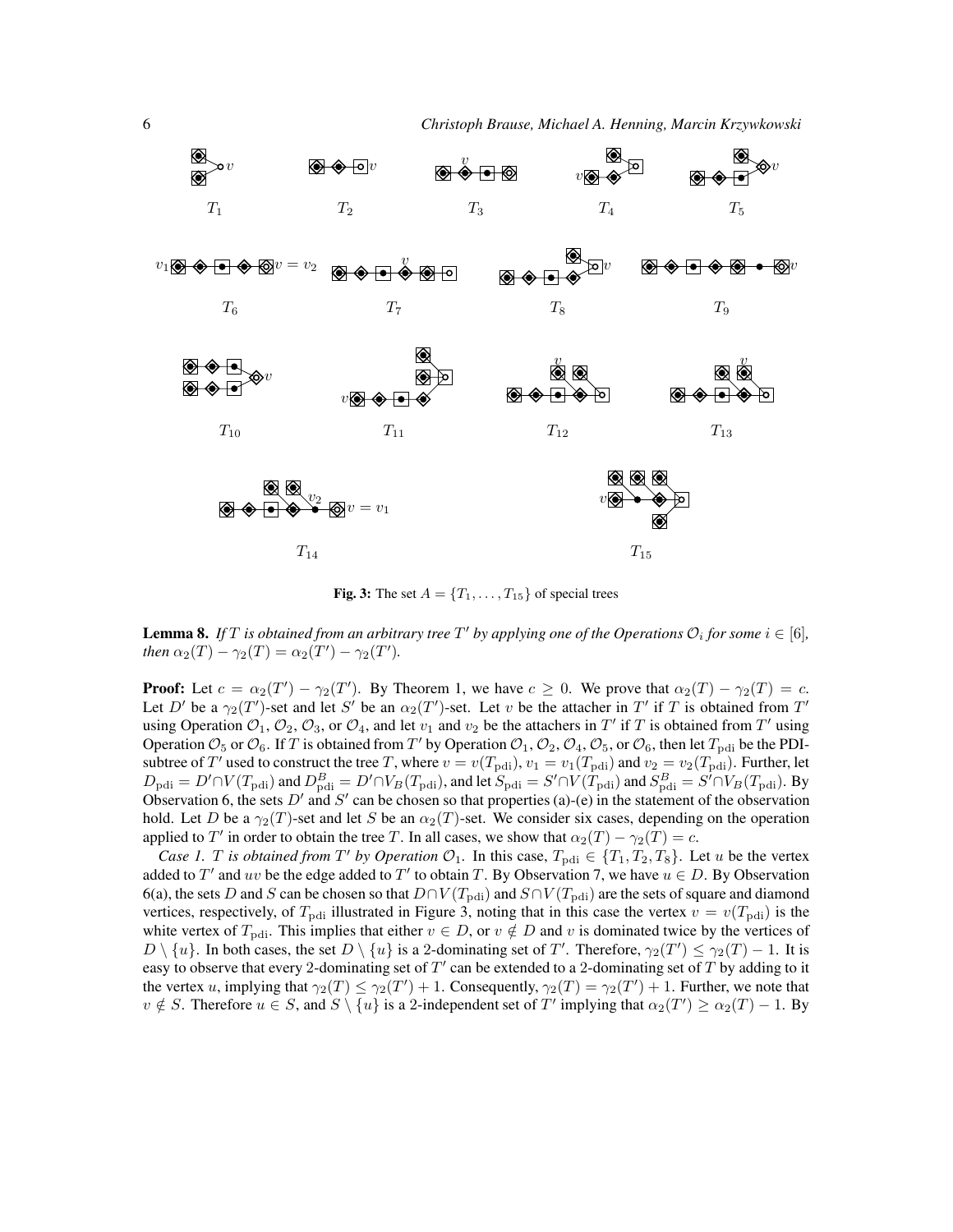

Fig. 4: The set  $B = \{B_1, \ldots, B_{10}\}$  of special trees

Observation 6(a) we note that the vertex v does not belong to the  $\alpha_2(T')$ -set S'. Thus, S' can be extended to a 2-independent set of T by adding to it the vertex u, implying that  $\alpha_2(T) \geq \alpha_2(T') + 1$ . Consequently,  $\alpha_2(T) = \alpha_2(T') + 1$ . Thus,  $\alpha_2(T) - \gamma_2(T) = \alpha_2(T') - \gamma_2(T') = c$ .

*Case 2. T is obtained from*  $T'$  *by Operation*  $\mathcal{O}_2$ *.* In this case,  $T_{\text{pdi}} \in \{T_4, T_{11}, T_{12}, T_{13}, T_{15}\}$ *.* Let  $u_1u_2$ be the path added to T' and  $vu_1$  the edge added to T' to obtain T. Since  $u_3$  is a leaf of T, we note that  $u_3 \in D$ . By Observation 6(a) and 6(c), both sets D' and S' contain the vertex  $v = v(T_{\text{pdi}})$ . The set  $D' \cup \{u_2\}$  and  $S' \cup \{u_2\}$  are therefore 2-dominating and 2-independent sets, respectively, of T, implying that  $\gamma_2(T) \leq |D'| + 1 = \gamma_2(T') + 1$  and  $\alpha_2(T) \geq |S'| + 1 = \alpha_2(T') + 1$ . We now consider the sets D and S. Necessarily,  $u_2 \in D$ . If  $u_1 \in D$ , then we can replace it with the vertex v. If  $u_1 \notin D$ , then  $v \in D$ in order to dominate  $u_1$  twice. Hence, we may choose D so that  $D \cap \{v, u_1, u_2\} = \{v, u_2\}$ . Therefore,  $D \setminus \{u_2\}$  is a 2-dominating set in T', and so  $\gamma_2(T') \leq \gamma_2(T) - 1$ . Consequently,  $\gamma_2(T) = \gamma_2(T') + 1$ . We can always choose S so that  $u_2 \in S$ . If  $u_1 \notin S$ , then  $S \setminus \{u_1\}$  is a 2-independent set in T', implying that  $\alpha_2(T') \ge |S|-1 = \alpha_2(T)-1$ . Suppose that  $u_1 \in S$ . Then,  $v \notin S$ , and so  $S \setminus \{u_1, u_2\}$  is a 2-independent set of  $T'-v$ . By Observation 6(e),  $\alpha_2(T') = \alpha_2(T'-v)+1 \ge (|S|-2)+1 = |S|-1 = \alpha_2(T)-1$ . In both cases,  $\alpha_2(T') \ge \alpha_2(T) - 1$ . Consequently,  $\alpha_2(T) = \alpha_2(T') + 1$ . Thus,  $\alpha_2(T) - \gamma_2(T) = \alpha_2(T') - \gamma_2(T') = c$ .

*Case 3. T is obtained from*  $T'$  *by Operation*  $\mathcal{O}_3$ . In this case, the attacher v is an arbitrary vertex of T'. Let  $u_1u_2u_3$  be the path added to T' and  $vu_2$  the edge added to T' to obtain T. Since  $u_1$  and  $u_3$  are leaves of T, we note that  $\{u_1, u_3\} \subset D$ . If  $u_2 \in D$ , then we can simply replace  $u_2$  in D by the vertex v. Hence, we may assume that  $u_2 \notin D$ . The set  $D \setminus \{u_1, u_3\}$  is therefore a 2-dominating set of T', and so  $\gamma_2(T') \leq \gamma_2(T) - 2$ . Every 2-dominating set of T' can be extended to a 2-dominating set of T by adding to it the leaves  $u_1$  and  $u_3$ , implying that  $\gamma_2(T) \leq \gamma_2(T') + 2$ . Consequently,  $\gamma_2(T) = \gamma_2(T') + 2$ . Every 2-independent set of  $T'$  can be extended to a 2-independent set of  $T$  by adding to it the leaves  $u_1$  and  $u_3$ , implying that  $\alpha_2(T) \ge \alpha_2(T') + 2$ . Suppose that  $u_2 \in S$ . Then, at most one of  $u_1$  and  $u_3$  belong to S. Renaming  $u_1$  and  $u_3$  if necessary, we may assume that  $u_1 \notin S$ . In this case, we can simply replace  $u_2$  in S with  $u_1$ . Hence, we may assume that  $u_2 \notin S$ , and so  $\{u_1, u_3\} \subset S$ . The set  $S \setminus \{u_1, u_3\}$  is therefore a 2-independent set of T', and so  $\alpha_2(T') \geq \alpha_2(T) - 2$ . Consequently,  $\alpha_2(T) = \alpha_2(T') + 2$ . Thus,  $\alpha_2(T) - \gamma_2(T) = \alpha_2(T') - \gamma_2(T') = c.$ 

*Case 4. T is obtained from*  $T'$  *by Operation*  $\mathcal{O}_4$ *.* In this case,  $T_{\text{pdi}} \in \{T_1, T_2, T_3, T_5, T_6, T_7, T_9, T_{10}, T_{14}\}$ *.* Let P:  $u_1u_2u_3$  be the path added to T' and  $vu_1$  the edge added to T' to obtain T. Every 2-dominating set of  $T'$  can be extended to a 2-dominating set of T by adding to it vertices  $u_2$  and  $u_3$ , implying that  $\gamma_2(T) \leq \gamma_2(T') + 2$ . Since  $u_3$  is a leaf of T, we have  $u_3 \in D$ . If  $u_2 \in D$ , then we can simply replace  $u_2$ in D by  $u_1$ . If  $u_2 \notin D$ , then  $u_1 \in D$  in order to dominate the vertex  $u_2$  twice. Thus, we may assume that  $D \cap \{u_1, u_2, u_3\} = \{u_1, u_3\}$ . Suppose  $T_{\text{pdi}} \in \{T_1, T_2, T_5, T_6, T_9, T_{10}, T_{14}\}$ . By Observation 6(a), 6(b), and 6(d), the set D can be chosen so that  $D \cap V(T_{\text{pdi}})$  are the square vertices of  $T_{\text{pdi}}$  illustrated in Figure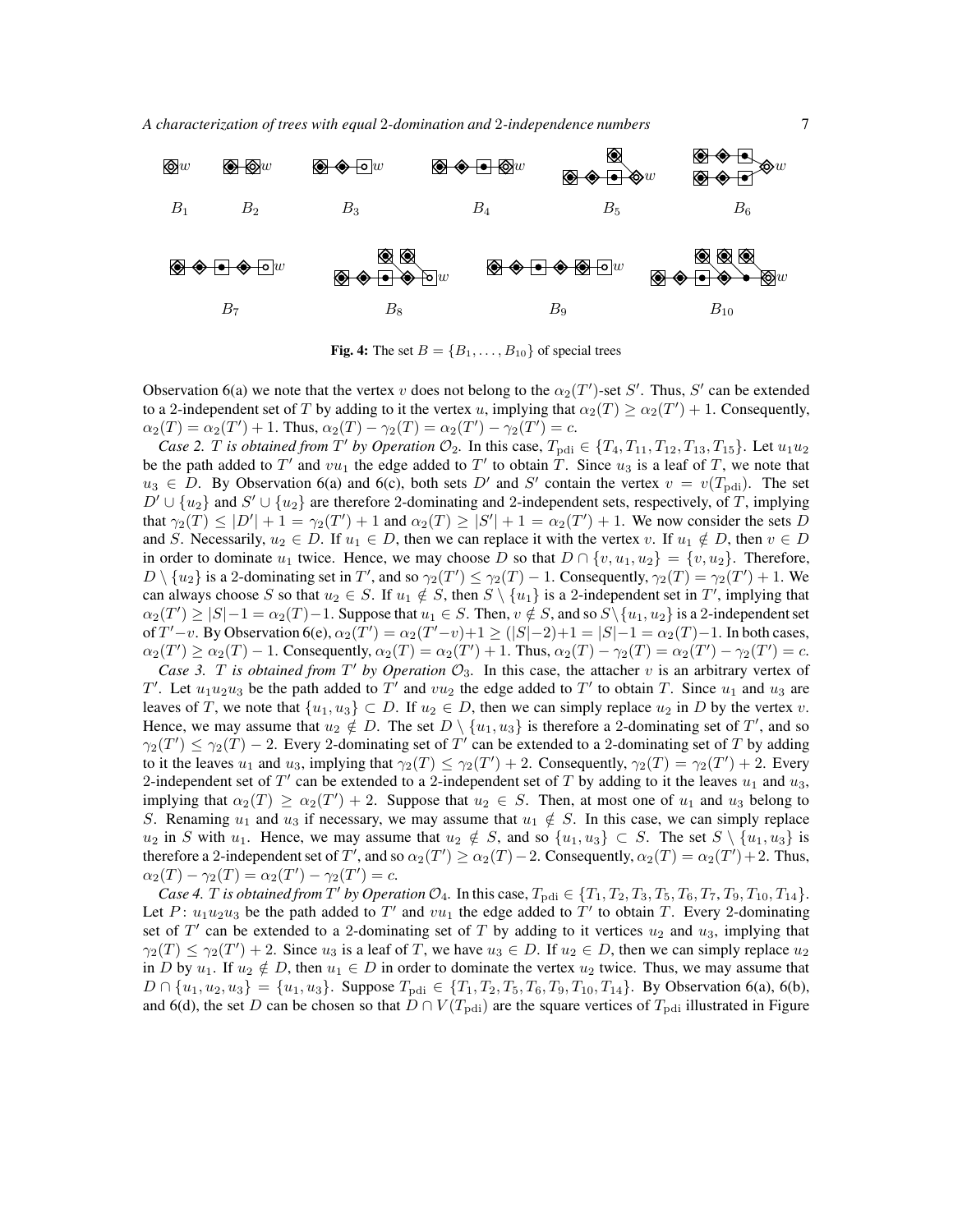3, noting that in this case the vertex  $v = v(T_{\text{pdi}})$  is the white vertex of  $T_{\text{pdi}}$ . This implies that either  $v \in D$ or  $v \notin D$  and v is dominated twice by vertices of  $D \setminus \{u_1, u_3\}$ . In both cases, the set  $D \setminus \{u_1, u_3\}$  is a 2-dominating set of T'. Therefore,  $\gamma_2(T') \le |D| - 2 = \gamma_2(T) - 2$ . Consequently,  $\gamma_2(T) = \gamma_2(T') + 2$ . Suppose  $T_{\text{pdf}} \in \{T_3, T_7\}$ . If  $v \notin D$ , then since the two neighbors of v in  $T_{\text{pdf}}$  have degree at most 2, the set D must contain both neighbors of v in  $T_{\text{pdi}}$ , for otherwise a neighbor of v not in D would not be dominated twice by vertices of D, a contradiction. Therefore, either  $v \in D$  or  $v \notin D$  and both neighbors of v belong to D. In both cases, the set  $D \setminus \{u_1, u_3\}$  is a 2-dominating set of T'. Therefore,  $\gamma_2(T') \leq \gamma_2(T) - 2$ . Consequently,  $\gamma_2(T) = \gamma_2(T') + 2$ . If  $u_1 \in S$ , then at most one of  $u_2$  and  $u_3$  belong to S, and in this case we can simply replace the two vertices of P that belong to S with the vertices  $u_2$  and  $u_3$ . If  $u_1 \notin S$ , then  ${u_2, u_3} \subset S$ . Hence, we may assume that  $S \cap {u_1, u_2, u_3} = {u_2, u_3}$ . The set  $S \setminus {u_2, u_3}$  is therefore a 2-independent set of T', and so  $\alpha_2(T') \ge \alpha_2(T) - 2$ . Every 2-independent set of T' can be extended to a 2-independent set of T by adding to it the vertices  $u_2$  and  $u_3$ , implying that  $\alpha_2(T) \geq \alpha_2(T') + 2$ . Consequently,  $\alpha_2(T) = \alpha_2(T') + 2$ . Thus,  $\alpha_2(T) - \gamma_2(T) = \alpha_2(T') - \gamma_2(T') = c$ .

*Case 5. T is obtained from*  $T'$  *by Operation*  $\mathcal{O}_5$ *.* In this case,  $T_{\text{pdi}} \cong T_6$ *.* Let  $u_1u_3$  be the path added to T' and  $u_2$  the new vertex added to T', and let  $v_1u_1$  and  $v_2u_2$  be the two edges added to T' to obtain T. Since  $u_2$  and  $u_3$  are leaves of T, we note that  $\{u_2, u_3\} \subset D$ . If  $u_1 \in D$ , then we can simply replace  $u_1$  in D by  $v_1$ . If  $u_1 \notin D$ , then  $v_1 \in D$  in order to dominate  $u_1$  twice. Therefore, we can choose D so that  $D \cap \{u_1, u_2, u_3, v_1\} = \{u_2, u_3, v_1\}$ . Let  $v_1w_1w_2w_3v_2$  be the  $(v_1, v_2)$ -path. If  $w_1 \in D$ , we can replace  $w_1$  in D by  $w_2$ . If  $w_1 \notin D$ , then  $w_2 \in D$  in order to dominate  $w_1$  twice. Hence, we can choose D so that  $D \cap \{w_1, w_2\} = \{w_2\}$ . If  $w_3 \in D$ , we can replace  $w_3$  in D by  $v_2$ . If  $w_3 \notin D$ , then  $v_2 \in D$  in order to dominate  $w_3$  twice. Hence, we can choose D so that  $D \cap \{w_3, v_2\} = \{v_2\}$ . The set  $D \setminus \{u_2, u_3\}$  is therefore a 2-dominating set of T', implying that  $\gamma_2(T') \leq |D| - 2 = \gamma_2(T) - 2$ . By Observation 6(b), the set  $D'$  contains the vertex  $v_1$ , and can therefore be extended to a 2-dominating set of T by adding to it the leaves  $u_2$  and  $u_3$ , implying that  $\gamma_2(T) \leq |D'| + 2 = \gamma_2(T') + 2$ . Consequently,  $\gamma_2(T) = \gamma_2(T') + 2$ . If  $v_1 \in S$ , then at most one of  $u_1$  and  $u_3$  belong to S, and in this case we can replace the vertices in the set  $\{u_1, u_3, v_1\}$  that belong to S with the vertices  $u_1$  and  $u_3$ . If  $v_1 \notin S$ , then  $\{u_1, u_3\} \subset S$ . Hence, we may assume that  $S \cap \{u_1, u_3, v\} = \{u_1, u_3\}$ . If  $w_1 \notin S$ , then  $w_3 \in S$  and we can replace w<sub>3</sub> in the set S with w<sub>1</sub>. Hence, we may assume that  $w_1 \in S$ . If  $w_2 \notin S$ , then  $w_3 \in S$  and we can replace  $w_3$  in the set S with  $w_2$ . Hence, we may assume that  $w_2 \in S$  and  $w_3 \notin S$ . If  $u_2 \notin S$ , then  $v_2 \in S$  and we can replace  $v_2$  in the set S with  $u_2$ . Hence, we may assume that  $u_2 \in S$ . With these assumptions, we note that both cases  $v_2 \in S$  and  $v_2 \notin S$  may possibly occur. However in both cases, the set  $(S \setminus \{u_1, u_2, u_3, w_2\}) \cup \{v_1, w_3\}$  is a 2-independent set of T', and so  $\alpha_2(T') \ge |S| - 2 = \alpha_2(T) - 2$ . By Observation 6(b), we note that  $S' \cap \{v_1, w_1, w_2, w_3\} = \{v_1, w_1, w_3\}$ . We note that both cases  $v_2 \in S'$ and  $v_2 \notin S'$  may possibly occur. However in both cases, the set  $(S' \setminus \{v_1, w_3\}) \cup \{u_1, u_2, u_3, w_2\}$  is a 2-independent set of T, implying that  $\alpha_2(T) \ge |S'| + 2 = \alpha_2(T') + 2$ . Consequently,  $\alpha_2(T) = \alpha_2(T') + 2$ . Thus,  $\alpha_2(T) - \gamma_2(T) = \alpha_2(T') - \gamma_2(T') = c$ .

*Case 6. T is obtained from* T' *by Operation*  $\mathcal{O}_6$ *.* In this case,  $T_{\text{pdi}} = T_{14}$ *. Let*  $u_1 u_2 u_3$  be the path added to T', and let  $v_1u_1$  and  $v_2u_2$  be the two edges added to T' to obtain T. Since  $u_3$  is a leaf of T, we note that  $u_3 \in D$ . Further, since  $(V(T_{\text{pdi}}) \setminus v_1) \cup \{u_2\}$  induces a PDI-subgraph  $T_{14}$ ,  $u_2 \in D$  by Observation 6. In order to dominate some vertex  $u_1, u_1 \in D$ ,  $v_1 \in D$  twice. We can replace  $u_1$  in the set D by  $v_1$  if  $u_1 \in D$ . Hence, we may assume that  $v_1 \in D$ . But now,  $v_1$  dominates  $v_2$  in T'. Therefore,  $D \setminus \{u_2, u_3\}$ is a 2-dominating set of T' and  $\gamma_2(T') \leq |D| - 2 = \gamma_2(T) - 2$ . By Observation 6(b),  $v_1 \in D'$ . Now,  $D' \cup \{u_2, u_3\}$  is a 2-dominating set of T, implying  $\gamma_2(T) \leq \gamma_2(T') + 2$ . Consequently,  $\gamma_2(T) = \gamma_2(T') + 2$ . We note that by definition,  $|S \cap \{u_1, u_2, u_3\}| \leq 2$ . Hence,  $S \setminus \{u_1, u_2, u_3\}$  is a 2-independent set of T', and further  $\alpha_2(T') \ge \alpha_2(T) - 2$ . By Observation 6(b), we note that  $v_2 \notin S'$ . Therefore,  $S' \cup \{u_2, u_3\}$  is a 2-independent set of T, implying  $\alpha_2(T) \ge |S'| + 2 = \alpha_2(T') + 2$ . Consequently,  $\alpha_2(T) = \alpha_2(T') + 2$ .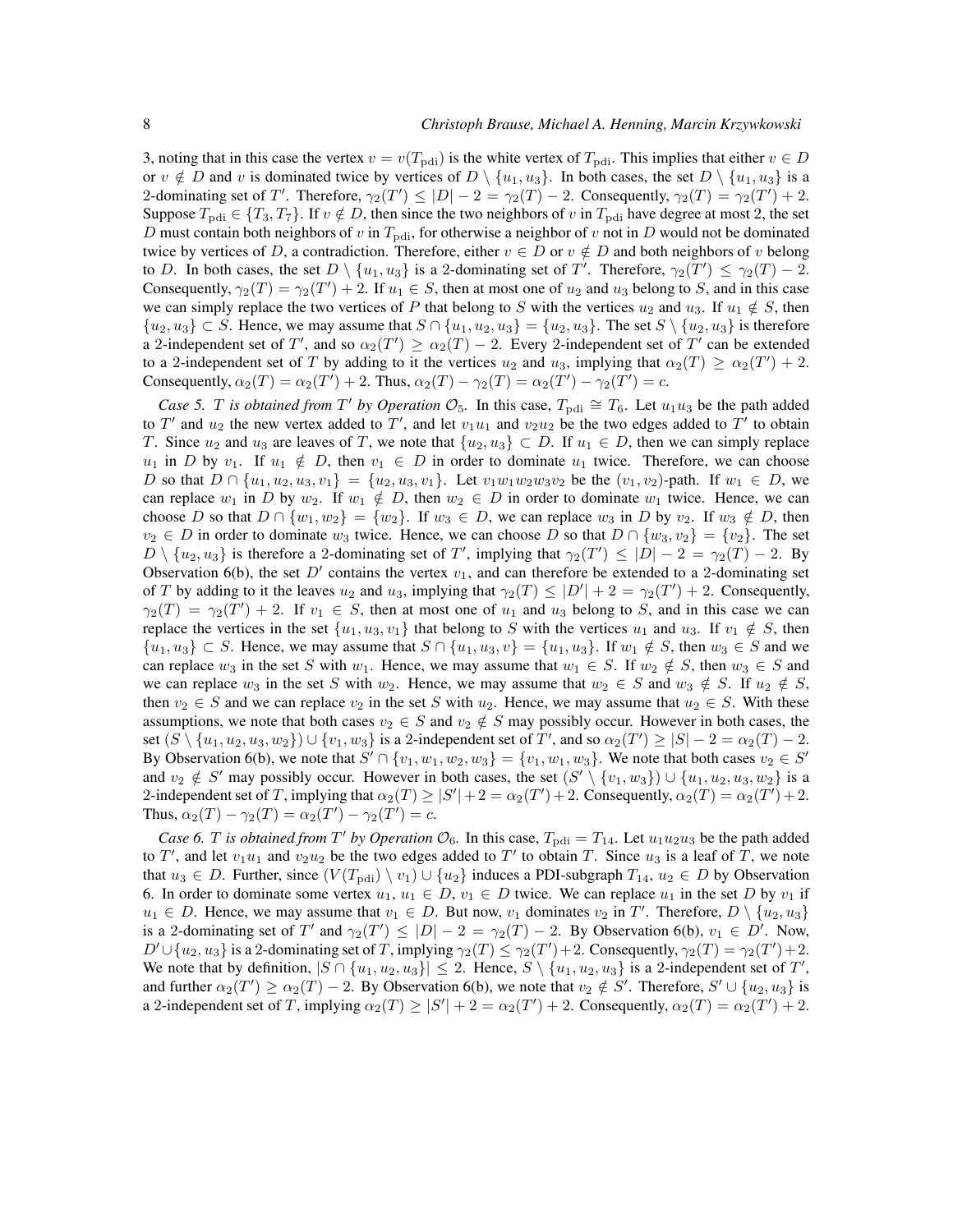Thus,  $\alpha_2(T) - \gamma_2(T) = \alpha_2(T') - \gamma_2(T') = c$ .

We are now in position to prove the following lemma.

**Lemma 9.** *Every tree of the family*  $\mathcal{T}$  *is a*  $(\gamma_2, \alpha_2)$ -tree.

**Proof:** We proceed by induction on the order  $n \geq 1$  of a tree  $T \in \mathcal{T}$ . Every tree of order at most 4 is a ( $\gamma_2, \alpha_2$ )-tree. This establishes the base. For the inductive hypothesis, let  $n \geq 5$  and assume that every tree of order less than n that belongs to the family T is a  $(\gamma_2, \alpha_2)$ -tree. Let T be a tree of order n that belongs to the family T. Then there exists a sequence  $T_0, T_1, \ldots, T_k$  of trees such that  $T_0$  is a tree of order at most 4,  $T_k = T$ , and for  $i \in [k]$ , the tree  $T_i$  can be obtained from the tree  $T_{i-1}$  by one of the Operations  $\mathcal{O}_1, \mathcal{O}_2, \ldots, \mathcal{O}_6$ . Let  $T' = T_{k-1}$  and note that  $T' \in \mathcal{T}$  and  $T'$  has order less than n. Applying the inductive hypothesis to the tree T', we have that T' is a  $(\gamma_2, \alpha_2)$ -tree. Thus,  $\gamma_2(T') = \alpha_2(T')$ . The tree T can be obtained from T' by applying one of the Operations  $\mathcal{O}_1$ ,  $\mathcal{O}_2$ ,  $\mathcal{O}_3$ ,  $\mathcal{O}_4$ ,  $\mathcal{O}_5$ , or  $\mathcal{O}_6$ . Therefore, by Lemma 8,  $\alpha_2(T) - \gamma_2(T) = \alpha_2(T') - \gamma_2(T') = 0$ ; or, equivalently,  $\gamma_2(T) = \alpha_2(T)$ . Therefore, T is a  $(\gamma_2, \alpha_2)$ -tree.  $\Box$ 

**Lemma 10.** *Every* ( $\gamma_2$ ,  $\alpha_2$ )-tree belongs to the family  $\mathcal{T}$ .

**Proof:** We show that if T is a  $(\gamma_2, \alpha_2)$ -tree, then  $T \in \mathcal{T}$ . We proceed by induction on the order  $n \geq 1$ of a  $(\gamma_2, \alpha_2)$ -tree T. If  $n \leq 4$ , then  $T \in \mathcal{T}$ . This establishes the base case. For the inductive hypothesis, let  $n \geq 5$  and assume that every  $(\gamma_2, \alpha_2)$ -tree of order less than n belongs to the family T. Let T be a  $(\gamma_2, \alpha_2)$ -tree of order n. We show that  $T \in \mathcal{T}$ . If T is a star, then this is immediate since T can be obtained from a path  $P_3$  by repeated applications of Operation  $\mathcal{O}_1$ . Hence, we may assume that  $\text{diam}(T) \geq 3$ .

We will frequently use the following three facts throughout the remaining proof.

Fact 10.1. *If* T *contains a set* U *of vertices such that* T *can be obtained from the tree* T − U *by applying Operation*  $O_i$  *for some*  $i \in [5]$ *, then*  $T \in \mathcal{T}$ *.* 

**Proof:** Let U be a set of vertices of T, and let  $T' = T - U$ . If T can be obtained from the tree T' by applying Operation  $\mathcal{O}_i$  for some  $i \in [5]$ , then, by Lemma 8,  $\alpha_2(T) - \gamma_2(T) = \alpha_2(T') - \gamma_2(T')$ . By supposition, T is a  $(\gamma_2, \alpha_2)$ -tree, and so  $\alpha_2(T) - \gamma_2(T) = 0$ . Therefore,  $\alpha_2(T') - \gamma_2(T') = 0$ , and so T' is a  $(\gamma_2, \alpha_2)$ -tree. Applying the inductive hypothesis to T', the tree  $T' \in \mathcal{T}$ . Since T can be restored by applying Operation  $\mathcal{O}_i$  to the tree  $T' \in \mathcal{T}$ , the tree  $T \in \mathcal{T}$ .

As a consequence of Fact 10.1, we have the following result.

**Fact 10.2.** If T contains a PDI-subtree  $T_{\text{pdf}}^{\mathcal{O}_i}$  for some  $i \in \{1, 2, 4, 5, 6\}$ , then  $T \in \mathcal{T}$ .

**Proof:** Clearly, the result is true for  $i \in \{1, 2, 4, 5\}$  by Fact 10.1. Hence, we may assume that T contains a PDI-subtree  $T_{14}^{\mathcal{O}_6}$ . Therefore, by definition, there is a tree T' such that T is obtained by applying Operation  $\mathcal{O}_6$  to T'. Moreover, by Lemma 8,  $\alpha_2(T') - \gamma_2(T') = \alpha_2(T) - \gamma_2(T)$ , and so we conclude that T' is a  $(\gamma_2, \alpha_2)$ -tree. By induction,  $T' \in \mathcal{T}$ , implying  $T \in \mathcal{T}$ .

Fact 10.3. Let U be a set of vertices in T, and let  $T' = T[U]$ . Let D' be a 2-dominating set in T' and let S' *be a 2-independent set in*  $T'$ *. If*  $|D'|$  <  $|S'|$  and  $\partial(U) \cap S' = \emptyset$ , then we have a contradiction to the choice *of* T *.*

**Proof:** Suppose that  $|D'| < |S'|$  and  $\partial(U) \cap S' = \emptyset$ . Every 2-dominating set of  $T-U$  can be extended to a 2dominating set of T by adding to it the set D', implying that  $\gamma_2(T) \leq \gamma_2(T-U) + |D'|$ . Since no vertex in S' is adjacent to a vertex in  $V(T) \setminus U$ , every 2-independent set in  $T-U$  can be extended to a 2-independent set in T by adding to it the set S'. Thus,  $\alpha_2(T) \ge \alpha_2(T-U) + |S'|$ . By Theorem  $1, \gamma_2(T-U) \le \alpha_2(T-U)$ .

 $\Box$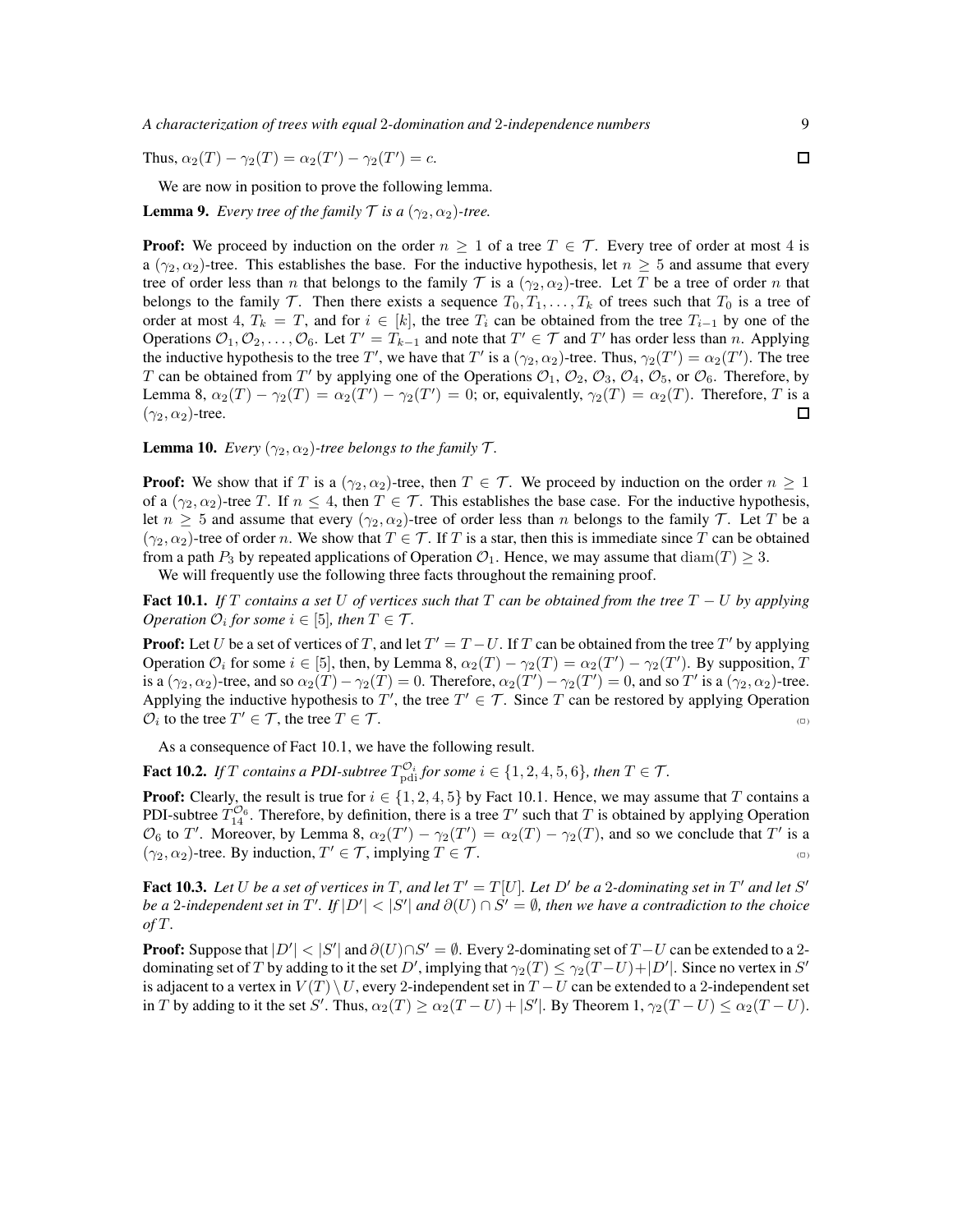Thus,  $\alpha_2(T) = \gamma_2(T) \leq \gamma_2(T-U) + |D'| \leq \alpha_2(T-U) + |D'| < \alpha_2(T-U) + |S'| \leq \alpha_2(T)$ , a contradiction.  $\Box$ 

We proceed further with the following series of claims.

**Claim 10.4.** *If* T has a support vertex adjacent to at least three leaves, then  $T \in \mathcal{T}$ *.* 

**Proof:** Let  $v$  be a support vertex adjacent to at least three leaves. Let  $u$  be an arbitrary leaf adjacent to  $v$  and let  $U = \{u\}$ . Since T can be obtained from the tree  $T - U$  by applying Operation  $\mathcal{O}_1$  with the vertex v as the attacher in  $T - U$ , Fact 10.1 implies that  $T \in \mathcal{T}$ . (□)

By Claim 10.4, we may assume that every support vertex of  $T$  is adjacent to at most two leaves, for otherwise the desired result follows. By our earlier assumptions,  $\text{diam}(T) \geq 3$ . Let P be a longest path in T and suppose that P is an  $(r_1, r_2)$ -path. Necessarily,  $r_1$  and  $r_2$  are leaves in T. Renaming  $r_1$  and  $r_2$  if necessary, we may assume that the degree of the support vertex adjacent to  $r_1$  is at most the degree of the support vertex adjacent to  $r_2$ . We now let  $r = r_1$  and root the tree T at the vertex r.

We call a vertex of degree at least 2 in T a *large vertex*. Let  $\mathcal L$  be the set of large vertices in T. For each vertex  $w \in \mathcal{L}$ , let  $\ell(w)$  be a leaf at maximum distance from w in T that belongs to the maximal subtree,  $T_w$ , at w. In particular, we note that w belongs to the  $(r, \ell(w))$ -path.

**Claim 10.5.** *If*  $w \in \mathcal{L}$  *and*  $T_w$  *is a PDI-subtree*  $T_1$  *in*  $T$ *, then*  $T \in \mathcal{T}$ *.* 

**Proof:** Suppose that  $w \in \mathcal{L}$  and  $D[w]$  induces the PDI-subtree  $T_1$ . Let  $U = D[w]$ . In this case, U consists of w and its two children. Since T can be obtained from the tree  $T - U$  by applying Operation  $\mathcal{O}_3$  with the parent of w in T as the attacher in  $T - U$ , Fact 10.1 implies that  $T \in \mathcal{T}$ .

By Claim 10.5, we may assume that if  $w \in \mathcal{L}$ , then  $T_w$  is not a PDI-subtree  $T_1$  in  $T$ , for otherwise the desired result follows. We define  $B_0 = \{B_1\}$ ,  $B_1 = \{B_2\}$ ,  $B_2 = \{B_3\}$ ,  $B_3 = \{B_4, B_5, B_6\}$ ,  $B_4 =$  $\{B_7, B_8\}, \mathcal{B}_5 = \{B_9, B_{10}\}, \text{and } \mathcal{B}_i = \emptyset \text{ for } i \geq 6. \text{ If } T_{\text{pdi}} \text{ is a PDI-subtree of } T \text{ and } T_{\text{pdi}} \text{ is isomorphic to a } T_{\text{pdi}} \text{ is a finite number of } T \text{ and } T_{\text{pdi}} \text{ is a finite number of } T \text{ and } T_{\text{pdi}} \text{ is a finite number of } T \text{ and } T_{\text{pdi}} \text{ is a finite number of } T \text{ and } T_{\text{pdi}} \text{ is a finite number of } T \text{ and$ tree in the family  $B_i$  for some  $i \geq 0$ , then we say that  $T_{\text{pdi}}$  is a *PDI-subtree of*  $B_i$  in  $T$ .

**Claim 10.6.** *For every vertex*  $w \in \mathcal{L}$ *, the subtree*  $T_w$  *is a PDI-subtree of*  $\mathcal{B}_{d(w,\ell(w))}$  *in*  $T$  *or*  $T \in \mathcal{T}$ *.* 

**Proof:** We proceed by induction on the distance,  $d(w, \ell(w))$ , from w to the leaf  $\ell(w)$ . Suppose that  $d(w, \ell(w)) = 1$ . In this case, every child of w is a leaf. Since every support vertex in T is adjacent to at most two leaves,  $T_w$  is a PDI-subtree  $B_2$  or  $T_1$ . By Claim 10.5, we have  $T_w \cong B_2$ , implying that  $T_w$  is a PDI-subtree of  $B_1$  in T, where w is the white vertex of  $B_2$ .

*Case 1. Assume that*  $d(w, \ell(w)) = 2$ . For each child z of w, we note by induction that  $T_z$  is a PDI-subtree of  $\mathcal{B}_0 \cup \mathcal{B}_1$  in T. Further, since  $d(w, \ell(w)) = 2$ , at least one child of w, say  $x_1$ , satisfies  $T_{x_1} \cong B_2$ . Let  $y_1$  be the leaf adjacent to  $x_1$ . If  $d_T(w) = 2$ , then  $T_w \cong B_3$ , implying that  $T_w$  is a PDI-subtree of  $B_3$  in  $T$ , where w is the white vertex of  $B_3$ . Hence, we may assume that  $d_T(w) \geq 3$ , for otherwise the desired result follows. Let  $x_2$  be a child of w different from  $x_1$ .

Now suppose that  $T_{x_2} \cong B_2$ . Let  $y_2$  be the leaf adjacent to  $x_2$ , and let  $U = \{w, x_1, x_2, y_1, y_2\}$ . Let  $T' = T[U]$ . Then,  $D' = \{w, y_1, y_2\}$  is a 2-dominating set in  $T'$  and  $S' = \{x_1, x_2, y_1, y_2\}$  is a 2-independent set in T<sup>*i*</sup>. Since  $|D'| < |S'|$  and  $\partial(U) \cap S' = \emptyset$ , we have a contradiction by Fact 10.3. Hence,  $T_{x_2} \cong B_1$ . We now let  $U = \{x_2\}$  and note that  $T[\{w, x_1, y_1\}] \cong T_2$  is a PDI-subtree of  $T - U$ . Thus, T contains a PDI-subtree  $T_2^{\mathcal{O}_1}$  with the vertex w as the attacher in this subtree, and so, by Fact 10.2,  $T \in \mathcal{T}$ .

*Case 2. Assume that*  $d(w, \ell(w)) = 3$ . For each child z of w, we note by induction that  $T_z$  is a PDIsubgraph of  $\mathcal{B}_0 \cup \mathcal{B}_1 \cup \mathcal{B}_2$  in T. Further, since  $d(w, \ell(w)) = 3$ , at least one child of w, say  $x_1$ , satisfies  $T_{x_1} \cong B_3$ . If  $d_T(w) = 2$ , then  $T_w$  is a PDI-subtree  $B_4 \in \mathcal{B}_3$  in T where w is the white vertex of  $B_4$ . Hence, we may assume that  $d_T(w) \ge 3$ , for otherwise the desired result follows. If w has a child  $x_2$  such that  $T_{x_2}$  is a PDI-subtree  $B_2$  in T where  $x_2$  is the white vertex of  $B_2$ , then let  $U = D[x_1]$ . Now  $T[D(x_2) \cup \{w\}] \cong T_2$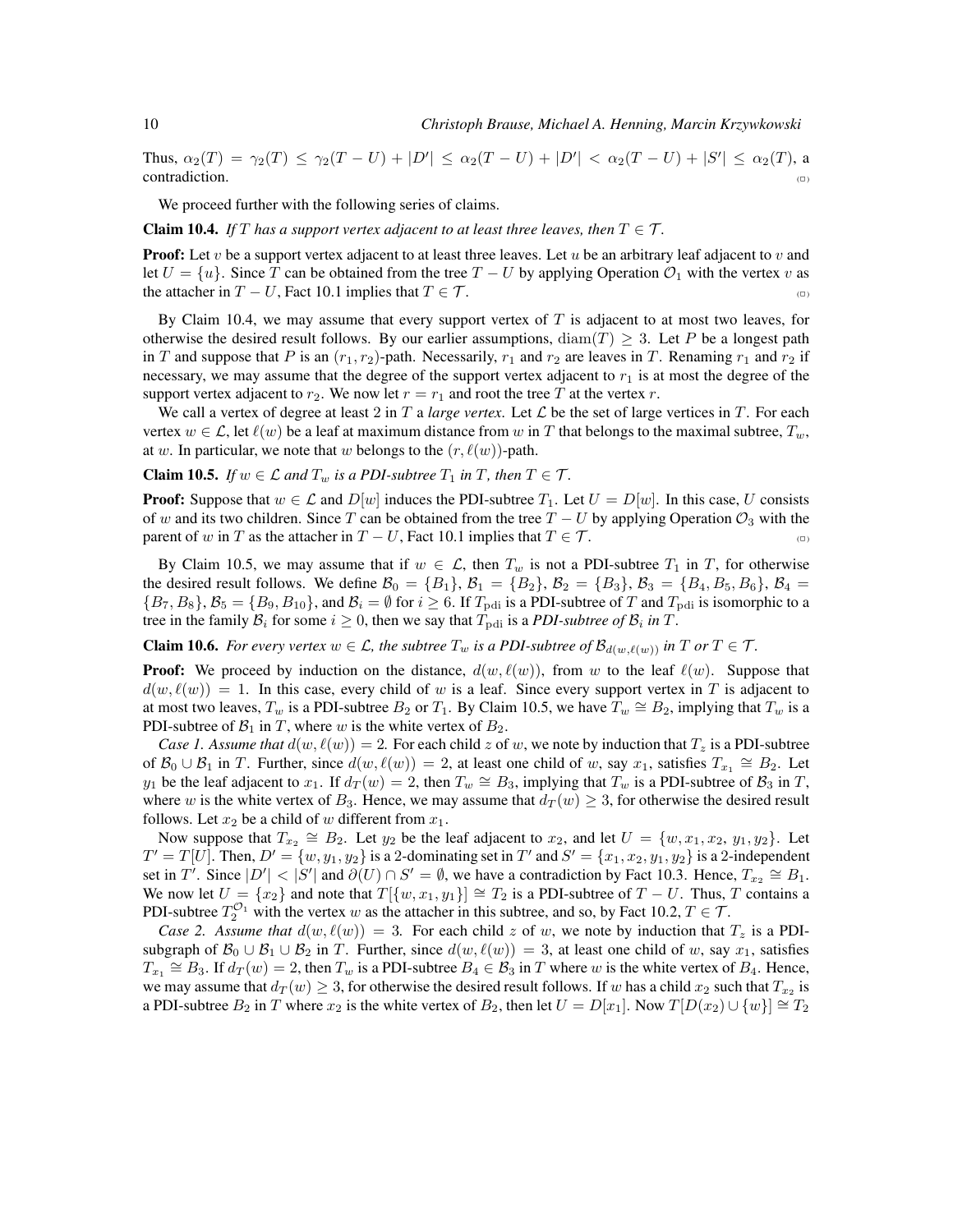is a PDI-subtree of  $T-U$ . Therefore, T contains a PDI-subtree  $T_2^{\mathcal{O}_3}$  with the vertex w as the attacher in this subtree, and so, by Fact 10.2,  $T \in \mathcal{T}$ . Thus for each child x of w we have that  $T_z$  is a PDI-subtree  $B_1$  or  $B_3$ .

Now assume that w has at least three children, say  $x_1$ ,  $x_2$  and  $x_3$ . If  $T_{x_2}$  and  $T_{x_3}$  are two PDI-subtrees B<sub>1</sub>, then let  $U = D[x_1]$ . Now  $T[D(x_2) \cup D(x_3) \cup \{w\}] \cong T_1$  is a PDI-subtree of  $T - U$ . Thus, T contains a PDI-subtree  $T_1^{\mathcal{O}_4}$  with the vertex w as the attacher in this subtree, and so, by Fact 10.2,  $T \in \mathcal{T}$ . If  $T_{x_2}$  and  $T_{x_3}$  are two PDI-subtrees such that  $T_{x_2} \cong B_1$  and  $T_{x_3} \cong B_3$ , or  $T_{x_2}, T_{x_3} \cong B_3$ , then, by defining  $U = D[x_1], T[D[x_2] \cup D[x_3] \cup \{w\}]$  is a PDI-subtree  $T_5$  or  $T_{10}$ , respectively. Now  $T$  contains a PDI-subtree  $T_5^{\mathcal{O}_4}$  or  $T_{10}^{\mathcal{O}_4}$  with the vertex w as the attacher in this subtree, and so, by Fact 10.2,  $T \in \mathcal{T}$ . Therefore, w has degree 3 in T and there are at most two children  $x_1$  and  $x_2$  such that  $T_{x_1}$  and  $T_{x_2}$  are PDI-subtrees satisfying  $T_{x_1} \cong B_3$ , and  $T_{x_2} \cong B_1$  or  $T_{x_2} \cong B_3$ . Hence,  $T_w \cong B_5 \in \mathcal{B}_3$  or  $T_w \cong B_6 \in \mathcal{B}_3$ , where w is the white vertex in both cases. Hence,  $T_w$  is a PDI-subtree of  $\mathcal{B}_3$  in  $T$ .

*Case 3. Assume that*  $d(w, \ell(w)) = 4$ . For each child z of w, we note by induction that  $T_z$  is a PDI-subtree of  $\mathcal{B}_0 \cup \mathcal{B}_1 \cup \mathcal{B}_2 \cup \mathcal{B}_3$  in T. Further, since  $d(w, \ell(w)) = 4$ , at least one child of w, say  $x_1$ , satisfy that  $T_{x_1}$  is isomorphic to  $B_4$ ,  $B_5$ , or  $B_6$ .

Assume that  $d_T(w) = 2$ . If  $T_{x_1} \cong B_4$ , then  $T_w \cong B_7$ , implying that  $T_w$  is a PDI-subtree of  $B_4$  in  $T$ , where w is the white vertex of  $B_7$ . Therefore,  $T_w \in \{B_5, B_6\}$ . Further, since  $w \in \mathcal{L}$ , we may assume that w is the child of y, and that z is a child of  $x_1$  of degree 2. We note that z has distance 2 to a leaf in  $T_{x_1}$ . Now let  $U = D[z]$ . Depending on whether  $T_{x_1} \cong B_5$  or  $T_{x_1} \cong B_6$ ,  $T_y - U$  is a PDI-subtree  $T_3$  or  $T_7$ , respectively. Thus, T contains a PDI-subtree  $T_3^{\mathcal{O}_4}$  or  $T_7^{\mathcal{O}_4}$  with the vertex  $x_1$  as the attacher in this subtree, and so, by Fact 10.2,  $T \in \mathcal{T}$ . Hence, we may assume that  $d_T(w) \geq 3$ , for otherwise the desired result follows. Therefore, let  $x_2$  be a child of w different from  $x_1$ .

Recall, for any child z of w,  $T_z$  is a PDI-subtree of  $B_0 \cup B_1 \cup B_2 \cup B_3$  in T, and  $T_{x_1}$  is a PDI-subtree of  ${B_4, B_5, B_6}.$ 

If there is a child, renaming vertices if necessary, say  $x_2$ , of w such that  $T_{x_2}$  is a PDI-subtree of  $\{B_2, B_4, B_5, B_6\}$  in T, then let  $U = \{w\} \cup D[x_1] \cup D[x_2]$ . By a simple case analysis and Observation 6, one can readily observe that there is a 2-dominating set  $D'$  and a 2-independent set S' in  $T[U]$  such that  $|D'| < |S'|$  and  $\partial(U) \cap S' = \emptyset$ . Therefore, we have a contradiction by Fact 10.3, implying that there is a child, say  $x_2$ , distinct from  $x_1$  such that  $T_{x_2}$  is a PDI-subtree of  $\{B_1, B_3\}$  in  $T$ .

Assume that  $T_{x_1} \cong B_4$ . If  $T_{x_2} \cong B_3$ , then let  $U = D[x_2]$ . Thus,  $T[D[x_1] \cup \{w\}]$  is a PDI-subtree  $T_6$ , implying that T contains a PDI-subtree  $T_6^{\mathcal{O}_4}$  with the vertex w as the attacher in this subtree, and so, by Fact 10.2,  $T \in \mathcal{T}$ . Therefore, any child of w, distinct from  $x_1$ , is a leaf. If w has at least three children, say  $x_1, x_2$ , and  $x_3$ , then let  $U = \{x_3\}$ . Now  $T[D[x_1] \cup \{x_2, w\}]$  is a PDI-subtree  $T_8$ . Hence, T contains a PDI-subtree  $T_8^{\mathcal{O}_1}$  with the vertex w as the attacher in this subtree, and so, by Fact 10.2,  $T \in \mathcal{T}$ . Therefore, w has two children, namely  $x_1$  and a leaf  $x_2$ . Further, let U be the set of those two vertices in  $D(x_1)$  which have largest and second largest distance to  $x_1$  in T. Now  $T[(D[x_1] \setminus U) \cup \{x_2, w\}]$  is a PDI-subtree  $T_4$ implying that T contains a PDI-subtree  $T_4^{\mathcal{O}_2}$ , and so, by Fact 10.2,  $T \in \mathcal{T}$ .

Assume that  $T_{x_1} \cong B_5$ . If  $T_{x_2} \cong B_3$ , then let  $U = D(x_2)$  implying that  $T[D[x_1] \cup \{x_2, w\}]$  is a PDIsubtree  $T_{13}$  in T. Therefore, T contains a PDI-subtree  $T_{13}^{\mathcal{O}_2}$  and so, by Fact 10.2,  $T \in \mathcal{T}$ . Hence, any child of w, distinct from  $x_1$ , is a leaf. If w has at least three children, say  $x_1, x_2$ , and  $x_3$ , then let  $U = V(T_w)$ . By Observation 6, one can readily observe that there is a 2-dominating set  $D'$  and a 2-independent set  $S'$  in  $T[U]$  such that  $|D'| < |S'|$  and  $\partial(U) \cap S' = \emptyset$ , implying a contradiction by Fact 10.3. Therefore, w has only two children, say  $x_1$  and  $x_2$ , for otherwise the desired result follows. Now  $T_w \cong B_8$  and so  $T_w$  is a PDI-subtree of  $B_4$  in T, where w is the white vertex of  $B_8$ .

Assume that  $T_{x_1} \cong B_6$ . If  $T_{x_2} \cong B_1$ , then let U be the set of vertices consisting of  $\ell(x_1)$  and its support vertex. Now  $T([D[x_1]\setminus U)\cup \{x_2,w\}]$  is a PDI-subtree  $T_{12}$  in T. Therefore, T contains a PDI-subtree  $T_{12}^{O_2}$ and so, by Fact 10.2,  $T \in \mathcal{T}$ . If  $T_{x_2} \cong B_3$ , then let  $U = D(x_1) \cup D[x_2]$ . Trivially,  $T[U]$  is 3 $P_3$ . Therefore,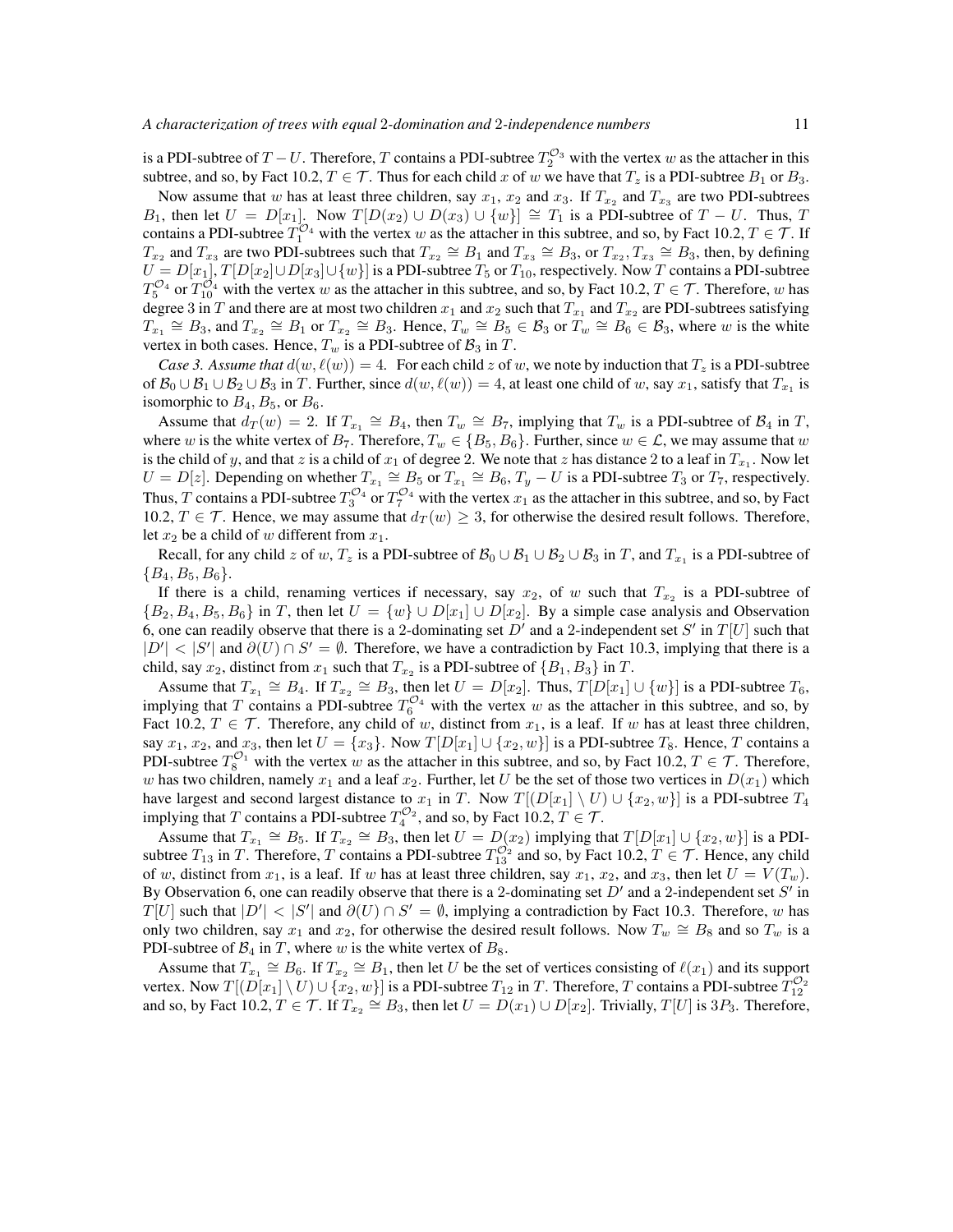any  $\gamma_2(T[U])$ -set  $D'$  contains all leaves of this forest. Furthermore, any  $\gamma_2(T-U)$ -set  $D^*$  contains  $x_1$  since it is a leaf in  $T - U$ . Moreover, there is an  $\alpha_2(T[U])$ -set S' such that the leaves in  $T[U]$ , which are joined by bridges to  $x_1$  or  $x_2$ , are not in S'. Therefore,  $S' \cup S^*$  is a 2-independent set for any  $\alpha_2(T-U)$ -set S<sup>\*</sup>. Furthermore,  $D' \cup (D^* \setminus \{x_1\})$  is a 2-dominating set, since  $x_1$  and w are dominated by two vertices of D' and one vertex of D' and  $D^*$ , respectively. Therefore, since  $\gamma_2(T-U) \leq \alpha_2(T-U)$ , by Theorem 1,  $\gamma_2(T) \leq \gamma_2(T-U) + 5 < \alpha_2(T-U) + 6 \leq \alpha_2(T)$ , contradicting the choice of T.

*Case 4. Assume that*  $d(w, \ell(w)) = 5$ . For each child z of w, we note by induction that  $T_z$  is a PDIsubgraph of  $\mathcal{B}_0 \cup \mathcal{B}_1 \cup \mathcal{B}_2 \cup \mathcal{B}_3 \cup \mathcal{B}_4$  in T. Further, since  $d(w, \ell(w)) = 5$ , at least one child of w, say  $x_1$ , satisfies that  $T_{x_1}$  is isomorphic to  $B_7$  or  $B_8$ .

Firstly, assume that  $x_1$  has degree 2. If  $T_{x_1} \cong B_7$ , then  $T_w \cong B_9 \in \mathcal{B}_5$ , implying that  $T_w$  is a PDI-subtree of  $\mathcal{B}_4$  in T, where w is the white vertex of  $B_9$ . Therefore,  $T_{x_1} \cong B_8$ . Let  $U = D[x_1]$ . Now there is a 2-dominating set D' and a 2-independent set S' in  $T[U] - x_1$  such that  $|D'| < |S'|$ . Further, we note that w is a leaf in  $T-U$ . Therefore, there is a  $\gamma_2(T_U)$ -set  $D^*$  and an  $\alpha_2(T_U)$ -set  $S^*$  containing w. Clearly,  $S^* \cup S'$ is a 2-independent set in T and  $D^* \cup D'$  is a 2-dominating set for  $T - x_1$  by definition. Moreover,  $x_1$  is dominated by its leaf neighbor and the vertex w, implying that  $D^* \cup D'$  is a 2-dominating set in T. Since  $|D^*| \leq |S^*|$ , by Theorem 1,  $\gamma_2(T) \leq |D^* \cup D'| = |D^*| + |D'| < |S^*| + |S'| = |S^* \cup S'| \leq \alpha_2(T)$ , a contradiction to the choice of T. Hence, we may assume that  $d_T(w) \geq 3$ , for otherwise the desired result follows. Therefore, let  $x_2$  be a child of w different from  $x_1$ .

Assume that  $T_{x_1} \cong B_7$ . Let  $U = D[x_1] \cup D[x_2] \cup \{w\}$ . By some simple case analysis and Observation 6, one can readily observe that there is a  $\gamma_2(T[U])$ -set D' and an  $\alpha_2(T)$ -set S' such that  $|D'| < |S'|$  and  $\partial(U) \cap S' = \emptyset$  for  $T_{x_2} \in \mathcal{B}_5$ , a contradiction by Fact 10.3.

Assume  $T_{x_1} \cong B_8$ . If  $T_{x_2}$  is a PDI-subtree of  $\{B_2, B_4, B_5, B_6, B_7, B_8\}$  in T, then let  $U = \{w\} \cup$  $D[x_1] \cup D[x_2]$ . Again, by some simple case analysis and Observation 6, one can readily observe that there is a  $\gamma_2(T[U])$ -set D' and an  $\alpha_2(T)$ -set S' such that  $|D'| < |S'|$  and  $\partial(U) \cap S' = \emptyset$ , a contradiction by Fact 10.3. If  $T_{x_2} \cong B_3$ , then let  $U = D[x_2]$ . Now  $T[D[x_1] \cup \{w\}]$  is a PDI-subtree  $T_{14}$ . Hence, T contains a PDI-subtree  $T_{14}^{\mathcal{O}_4}$  with the vertex w as the attacher in this subtree, and so, by Fact 10.2,  $T \in \mathcal{T}$ . It remains to consider the case that all children of w different from  $x_1$  are leaves of T. Recall that any support vertex is adjacent to at most two leaves. Further, if w is adjacent to exactly one leaf, then  $T_w \cong B_{10}$ , implying that  $T_w$  is a PDI-subtree of  $\mathcal{B}_5$  in T, where w is the white vertex of  $B_{10}$ . On the other hand, if w is adjacent to two leaves, then let  $U$  be the set containing  $\ell(w)$  and its support vertex. Now  $T[D[w]-U]$  is a PDI-subtree  $T_{15}$  in T. Therefore, T contains a PDI-subtree  $T_{15}^{\mathcal{O}_2}$ , and so, by Fact 10.2,  $T \in \mathcal{T}$ .

*Case 5. Assume that*  $d(w, \ell(w)) = 6$ . For each child z of w, we note by induction that  $T_z$  is a PDI-subtree of  $B_0 \cup B_1 \cup B_2 \cup B_3 \cup B_4 \cup B_5$  in T. Further, since  $d(w, \ell(w)) = 6$ , at least one child of w, say  $x_1$ , satisfies that  $T_{x_1}$  is isomorphic to  $B_9$  or  $B_{10}$ .

Assume that  $T_{x_1} \cong B_9$ . If w has degree 2, then let  $U = D[x_1]$ . Now there is a 2-dominating set D' and a 2-independent set S' in  $T[U - x_1]$  such that  $|D'| \leq |S'|$ . Moreover, since w is a leaf in  $T - U$ , there is a  $\gamma_2(T-U)$ -set  $D^*$  in  $T-U$  and an  $\alpha_2(T)$ -set  $S^*$  containing w. Hence,  $x_1$  is dominated by a vertex of  $D'$  and a vertex of  $D^*$ . Therefore,  $D' \cup D^*$  is 2-dominating in T and  $S' \cup S^*$  is 2-independent in T. It follows, by Theorem  $1, \gamma_2(T) \le |D' \cup D^*| = |D'| + |D^*| < |S'| + |S^*| = |S' \cup S^*| \le \alpha_2(T)$ , a contradiction. Hence, there is a child of w, say  $x_2$ , distinct from  $x_1$ . If  $T_{x_2}$  is a PDI-subtree of  $\{B_2, B_4, B_5, B_6, B_6, B_7, B_8, B_9\}$ in T, then let  $U = D[x_1] \cup D[x_2] \cup \{w\}$ . By Observation 6, one can readily observe that in all cases there is a 2-dominating set  $D'$  and a 2-independent set S' in  $T[U]$  such that  $|D'| < |S'|$  and  $\partial(S') \cap U = \emptyset$ , a contradiction by Fact 10.3. If  $T_{x_2} \cong B_1$ , then let U be the set of three vertices consisting of  $\ell(x_1)$ , its support vertex and  $x_2$ . Then  $T[(D[x_1] \cup \{w\}) \setminus U]$  is a PDI-subtree  $T_6$  in T. Therefore, T contains a PDI-subtree  $T_6^{\mathcal{O}_5}$ , and so, by Fact 10.2,  $T \in \mathcal{T}$ . If  $T_z \cong B_3$ , then let  $U = D[x_2]$ . Now  $T$ [D[ $x_1$ ]  $\cup \{w\}$ ] is a PDI-subtree  $T_9$  in T. Again,  $T \in \mathcal{T}$ , by Fact 10.2 and since T contains a PDI-subtree  $T_9^{\mathcal{O}_4}$ .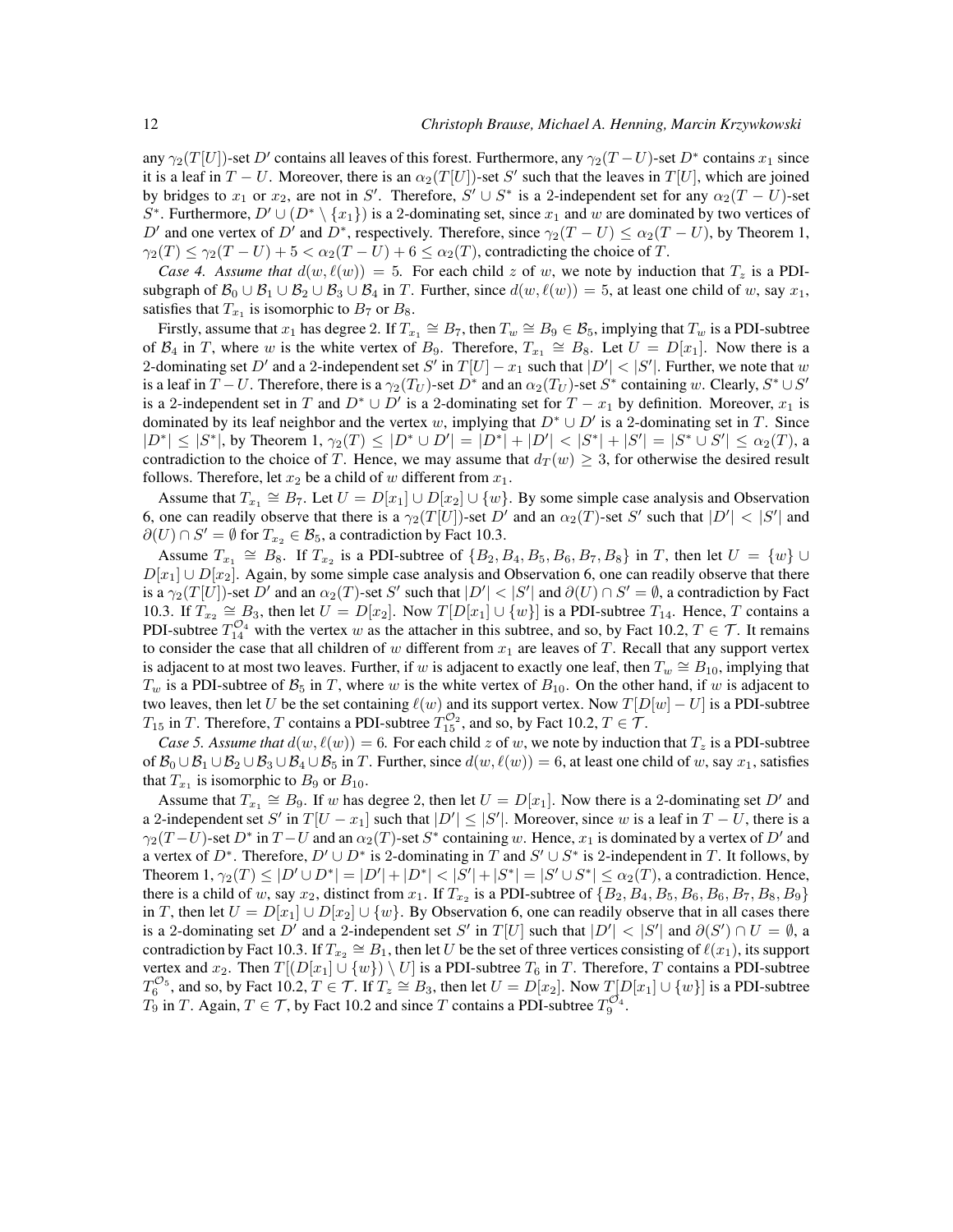Assume that  $T_{x_1} \cong B_{10}$ . If w has degree 2, then let y be the parent of w. Now  $D[w] \cup \{y\}$  induces a PDI-subtree  $T_{14}^{\mathcal{O}_6}$ , and so  $T \in \mathcal{T}$  by Fact 10.2. If w has degree at least 3, then there is a child of w, say  $x_2$ , distinct from  $x_1$ . Further,  $T_{x_2}$  is a PDI-subtree of  $\{B_1, B_2, \ldots, B_{10}\}$  in T. Let  $U = D[x_1] \cup D[x_2] \cup \{w\}$ . By Observation 6, one can readily observe that there is a 2-dominating set  $D'$  and a 2-independent set  $S'$  in  $T-U$  such that  $|D'| < |S'|$  and  $\partial(S') \cap U = \emptyset$ , a contradiction by Fact 10.3.

Note that the proof for  $d(w, \ell(w)) = 6$  immediately implies that  $\mathcal{B}_i = \emptyset$  for  $i \geq 6$ . This completes the  $\mathbf{p}$  proof of Claim 10.6 ( $\Box$ )

We now return to the proof of Lemma 10 for the last time. Recall that T is a  $(\gamma_2, \alpha_2)$ -tree. Further, let w be the support vertex of r. By Claim 10.6, we deduce that  $T_w$  is a PDI-subtree of  $\mathcal{B}_{d(w,\ell(w))}$  in T or  $T \in \mathcal{T}$ . Since the desired result follows in the latter case, we assume that  $T_w$  is a PDI-subtree of  $\mathcal{B}_{d(w,\ell(w))}$ . Moreover,  $d(w, \ell(w)) \le 5$  since  $\mathcal{B}_i = \emptyset$  for  $i \ge 6$ . Further, r is an end-vertex of a diametrical path which implies that  $\text{diam}(T) \leq 6$ . Now let  $T_w \cong B_i$ . Then, all vertices in  $V(T) \setminus V(T_w)$  are leaves adjacent to w. Note that there is at least one leaf, namely the vertex  $r$ , and, by Claim 10.4, there are at most two leaves. If  $T_w \cong B_1$  or  $T_w \cong B_2$ , then T is a star, which can be obtained by applying Operation  $\mathcal{O}_1$  to a path  $P_3$ . If  $T_w$  is a PDI-subtree of  $\{B_3, B_4, B_7, B_9\}$  in T, then, by the choice of r, we have exactly one leaf outside  $V(T_w)$  being adjacent to w. Thus, T is a path. Depending on the length of the path, we have  $T \in \mathcal{T}$  or  $\gamma_2(T) < \alpha_2(T)$  which gives the result or contradicts the choice of T, respectively. If  $T_w$  is a PDI-subtree of  $\{B_5, B_8, B_{10}\}$  in T, then the degree of w is at least 3, but the support vertex of  $\ell(w)$  has degree 2, a contradiction to the choice of  $r_1$ . If  $T_w \cong B_6$ , then we have a contradiction since r does not lie on a diametrical path.  $\Box$ 

As an immediate consequence of Lemmas 9 and 10, we obtain the following characterization of trees with equal 2-domination and 2-independence numbers.

**Theorem 3.** *A tree is a*  $(\gamma_2, \alpha_2)$ *-tree if and only if*  $T \in \mathcal{T}$ *.* 

**Proof:** Let T be a tree. If  $T \in \mathcal{T}$ , then by Lemma 9, T is a  $(\gamma_2, \alpha_2)$ -tree. This establishes the sufficiency. If T is a  $(\gamma_2, \alpha_2)$ -tree, then, by Lemma 10, we have  $T \in \mathcal{T}$ . This proves the necessity.  $\Box$ 

#### References

- [1] Y. Caro and Y. Roditty. A note on the k-domination number of a graph. *Int. J. Math. Math. Sci.*, 13:205–206, 1990.
- [2] M. Chellali, O. Favaron, A. Hansberg, and L. Volkmann. k-domination and k-independence in graphs: A survey. *Graphs Combin.*, 28:1–55, 2012.
- [3] M. Chellali and N. Meddah. Trees with equal 2-domination and 2-independence numbers. *Discuss. Math. Graph Theory*, 32:263–270, 2012.
- [4] E. DeLaViña, C. E. Larson, R. Pepper, and B. Waller. Graffiti.pc on the 2-domination number of a graph. *Proceedings of the Forty First Southeastern International Conference on Combinatorics, Graph Theory and Computing, Congress. Numerantium*, 203:15–32, 2010.
- [5] W. J. Desormeaux, M. A. Henning, D. Rall, and A. Yeo. Relating the annihilation number and the 2-domination number of a tree. *Discrete Math.*, 319:15–23, 2014.
- [6] O. Favaron. On a conjecture of Fink and Jacobson concerning k-domination and k-dependence. *J. Combin. Theory Series B*, 39:101–102, 1985.